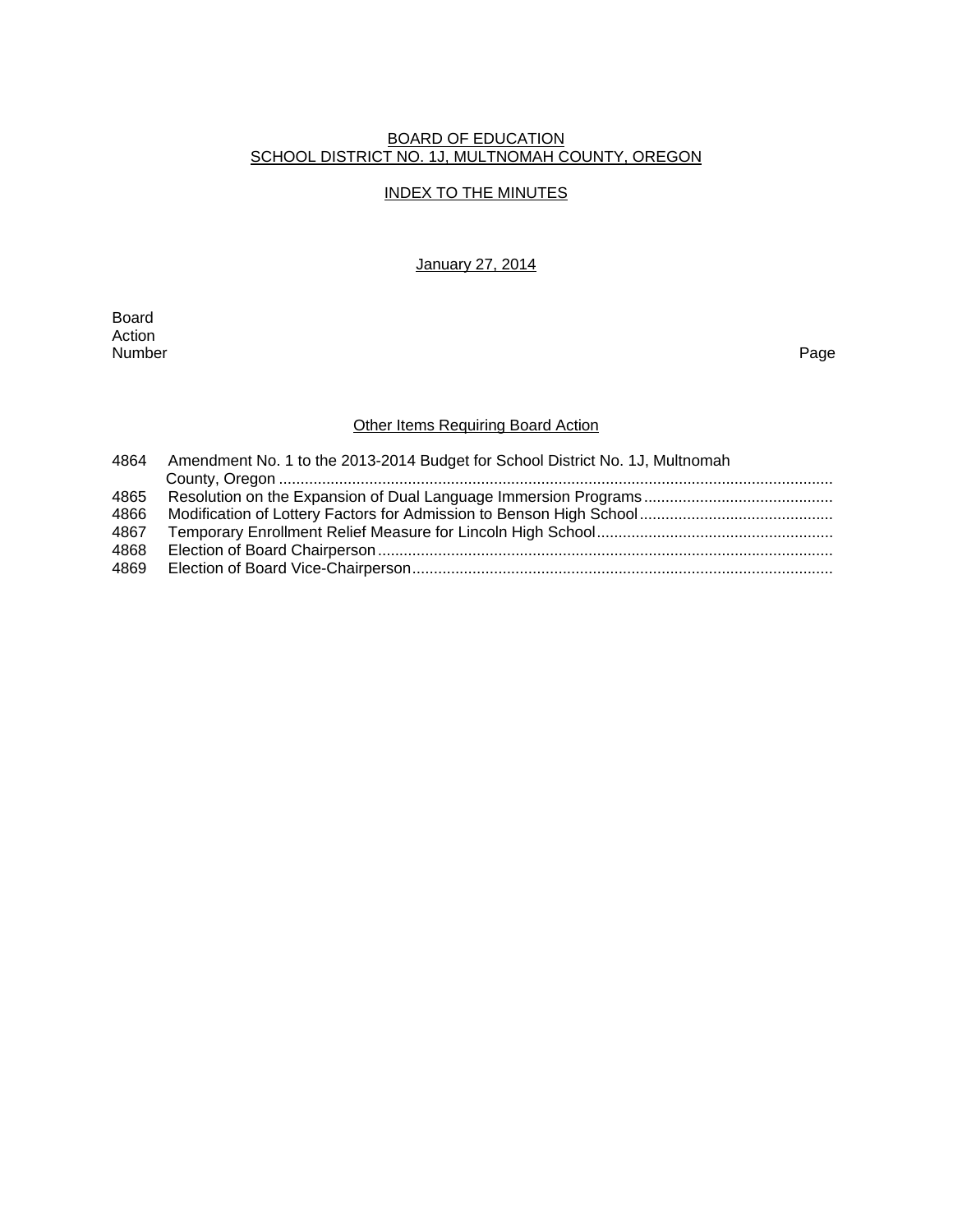### OFFICE OF THE BOARD OF EDUCATION SCHOOL DISTRICT NO. 1J, MULTNOMAH COUNTY, OREGON BLANCHARD EDUCATION SERVICE CENTER PORTLAND, OREGON

The regular meeting of the Board of Education came to order at 6:01pm at the call of Co-Chair Greg Belisle in the Board Auditorium of the Blanchard Education Service Center, 501 N. Dixon St, Portland, Oregon.

There were present: Pam Knowles, Co-Chair Ruth Adkins Bobbie Regan Tom Koehler Steve Buel Matt Morton Greg Belisle, Co-Chair

Andrew Davidson, Student Representative

Staff Carole Smith, Superintendent Caren Huson, Board Clerk

### **STUDENT TESTIMONY**

Stella Augustine, eighth-grader at West Sylvan, stated that it takes a tremendous amount of work to make a student's learning thrive. Class sizes were skyrocketing. She was testifying on behalf of students. Her teachers need a fair contract and we need to lower class sizes. Students trust the Board to do what is right. PPS can afford to invest in her education.

## **STUDENT REPRESENTATIVE REPORT**

Student Representative Davidson read from his report which included an update on SuperSAC, which will hold a standardized testing forum on March 13<sup>th.</sup> In addition, they were demanding a contract deal. Student Representative Davidson introduced Grant High School Junior Noah Puggarrana, and Ted Wolf, Co-Founder of Portland Parents for Quake Resistant Schools, who provided a YouTube video they had produced on seismic safety.

## **PUBLIC COMMENT**

Rachel Hanes, Glencoe teacher, reported that she had 34 students in first grade classes. Class size impacts workload and student success. The more students, the more work. She asked the Board to settle a fair contract.

Kim Wilson, math teacher at Scott, stated that Scott was a focus school; growth and success occur there every day. The label worsens the conditions in the community as parents move out of the area to avoid the school. They were stretched so thin for staffing that students have limited access to the library and limited access to enrichment classes for middle school students. Ms. Wilson asked where the leadership to address the inequities was.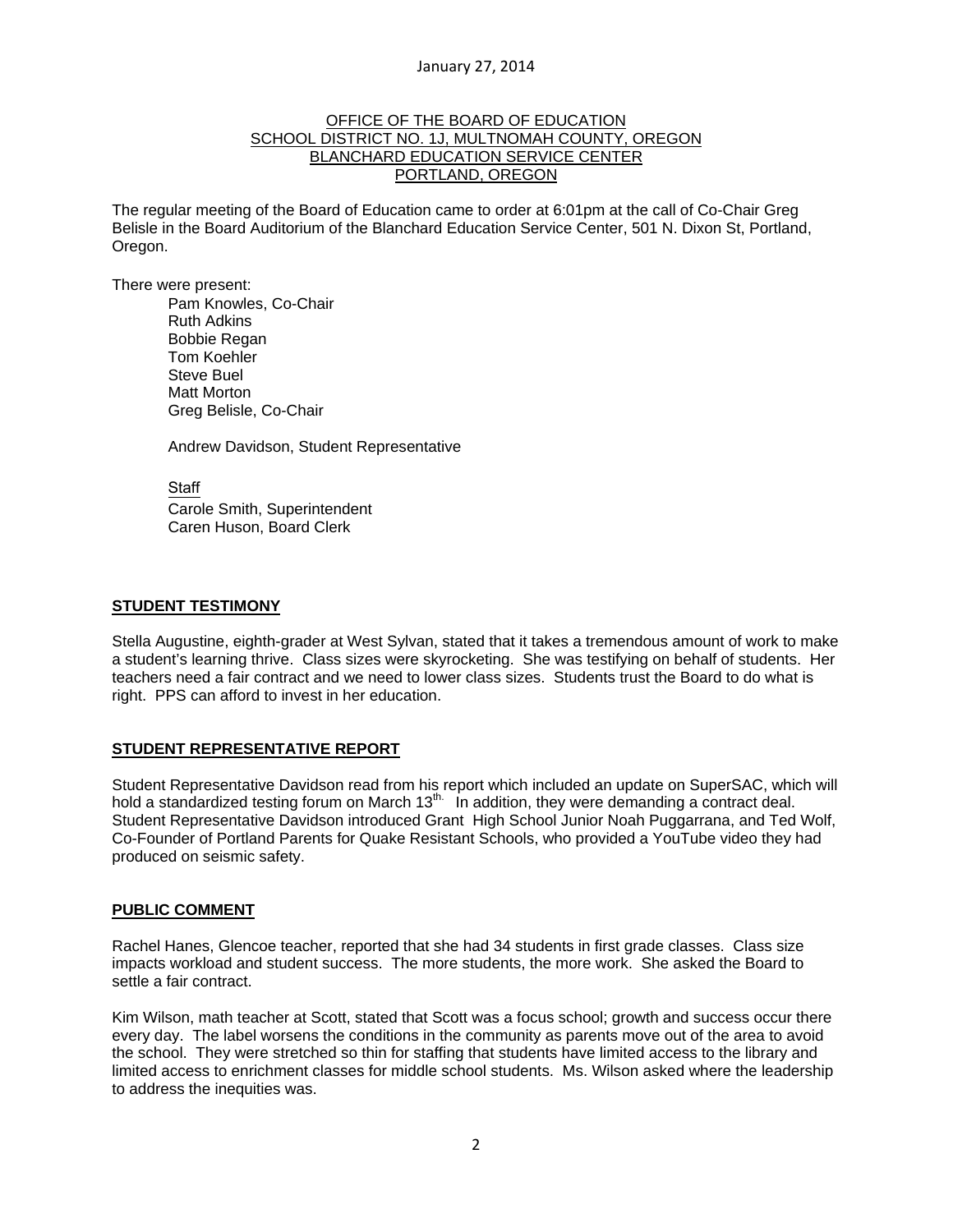Julie Sparling, third grade teacher at Rosa Parks, stated that the District undervalues its teachers and their expertise. A teacher's financial well-being was at risk every time they go into negotiations. She should be able to rely on the hard earned benefits that the District promised her. Without early retirement, she will have to work until she is 70.

Adam Sanchez, history teacher at Madison, commented that the District claims its last offer was fair, but returning to the status quo on workload was not fair. Teachers dedicate hours of unpaid labor. Is that fair? Class size reduction is one of the only forms proven to increase student achievement. Teachers have taken concession after concession.

Superintendent Smith provided an update on the teacher contract mediation and reviewed the current District proposal.

## **2013-2014 BUDGET AMENDMENT**

Superintendent Smith reported that the Board had discussed this topic at their prior meeting.

Henise Telles-Ferreura, Roosevelt teacher, read a poem she wrote to the Board and spoke of the budget surplus.

Alain Millar asked how the budget was not related to the negotiations. The District has the money to improve our schools and settle the negotiations.

Michelle Kenney, language arts teacher, asked the Board to reconsider their priorities around the proposed budget as teachers have accepted cuts year after year.

Mike Rosen, representing the Parents Coalition, stated that the budget amendment represents some good news in extra dollars. A full high school day was needed. The money needs to be put in the classroom and not in contingency funds. The District must provide adequate staffing so that students can have a full school day.

Director Buel stated that he was upset about the process. In October, the Superintendent stated where she wanted to spend an extra \$8 million. The Board did not vote and there was no resolution. The Board just kind of nodded their heads. The way the Board was working did not make sense. We could have placed a librarian in every school with the money from October; but the Board never had a chance to discuss it.

### **DUAL LANGUAGE IMMERSION**

Jade Chan stated that she was thrilled that PPS was recognizing Mandarin Chinese, but she disagrees with the proposed lottery breakdown and asked where the equity was.

Jim Struck stated that the changes for Mandarin Chinese next year were very confusing and they reduce openings for slots inside the neighborhood.

Diana Pei-Wu of APANO commented that they expect PPS to follow-through on their equity lens. There are 32 families who are interested in Mandarin Chinese next fall, but many of their children will not be able to attend. .

Selby Stebbins stated that PPS is pitting one parent against another for the limited Kindergarten spots in Mandarin Chinese Immersion. She would like to see continued expansion of the program.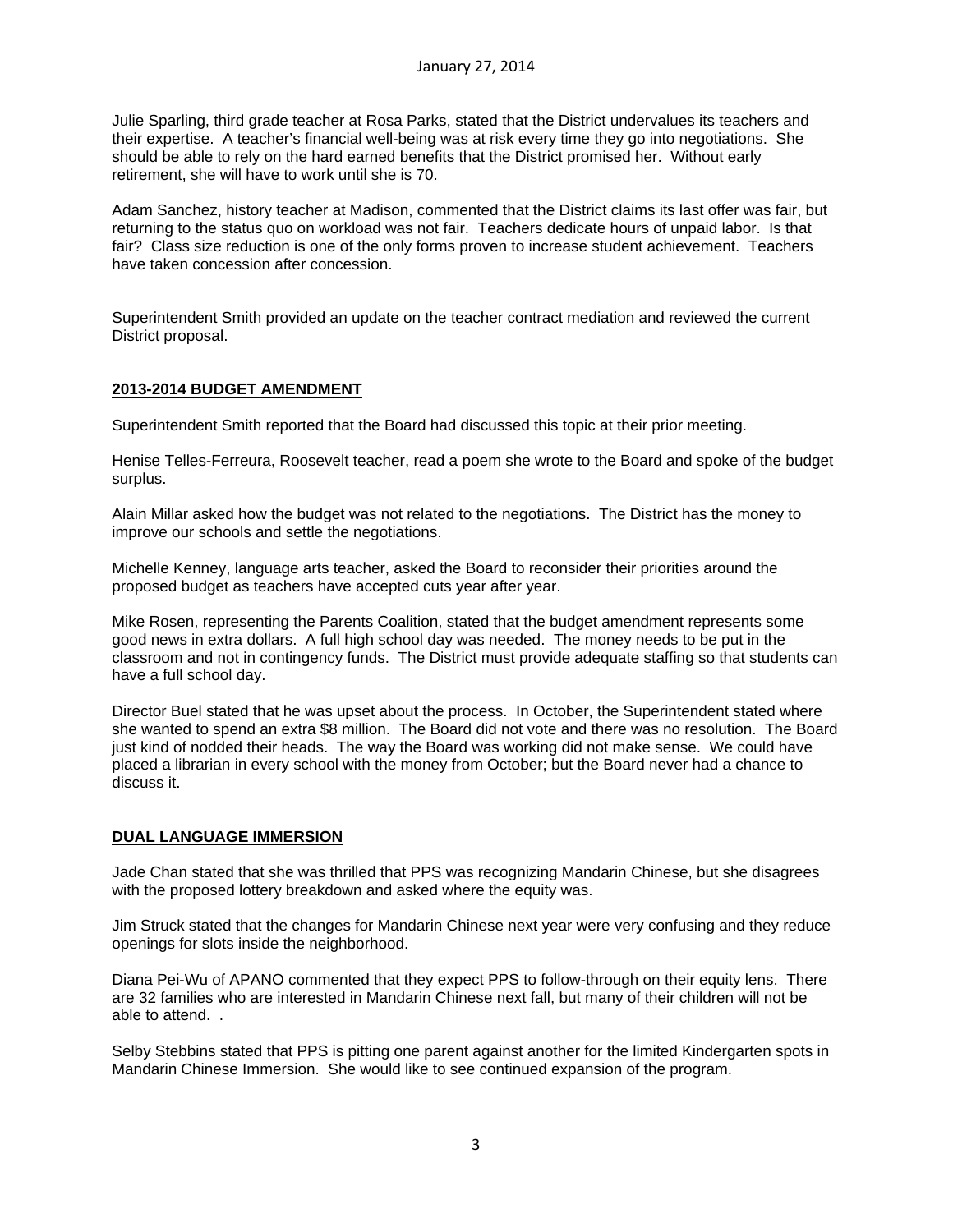Director Buel commented that the Roseway Heights situation bothers him in that we have not talked to the staff or the community and that should occur before the Board votes. He questioned what would happen next year when boundaries are changed. Sue Ann Higgens, Chief Administrative Officer, responded that Roseway Heights was selected for a series of reasons. The center of the Vietnamese community tends to run adjacent to the 82<sup>nd</sup> Avenue corridor and a number of our schools there are already at capacity. Roseway Heights has a long-term connection with the Vietnamese community and space is available there for two years while the larger enrollment balancing process takes place.

Director Koehler stated that he hoped staff could come up with something for the existing families at Woodstock and still achieve the goals for 2015-2016.

Director Regan requested that the Board hear from the Legislative Policy Director regarding the Heritage Speaker law.

# **BENSON ENROLLMENT ADJUSTMENTS**

Director Buel asked if District staff had spoken to the Benson staff about the proposal. Jon Isaacs, Senior Policy Advisor responded that a meeting was held with the Benson Site Council which includes Benson staff and alumni. In addition, staff conducted independent follow-up with Benson staff members. Trip Goodall, Director of High Schools, added that the Enrollment and Transfer Department had made contact with every student on the Benson waiting list to see if they were still interested in attending Benson.

Director Koehler commented that we still have not decided what the optimal size of Benson should be and asked when that recommendation will come before the Board. Mr. Goodall responded that discussion would occur moving forward. They will identify some of our high school students who are interested in CTE to increase the number of students at Benson. The conversations are starting now, so as staff goes through the process, they will get tighter on what that number will be.

Director Regan moved and Director Knowles seconded the motion to add language to the resolution that the Superintendent will report back to the Board in regards to Benson by June 2014. The vote passed unanimously.

Director Koehler mentioned that he wants Benson to be a top of the line school for CTE and a shining star across the country. By stopping the demand, that is not a formula for getting where we want to go.

## **LINCOLN ENROLLMENT RELIEF**

Director Regan explained her amended resolution.

## **BOARD LEADERSHIP ELECTION**

Director Morton nominated Director Knowles for Chair; Director Koehler seconded the nomination. No further nominations were submitted.

Director Buel complimented Director Belisle in his role of Chair; however, he will not vote for either of the Co-Chair positions as they have not allowed him to make motions. We have poor government at PPS and the Board was not an open and transparent body.

Director Koehler commented that Director Belisle had done a great job in running the Board meetings, but he would like to see an ability for a Board member to bring a resolution to the Board in a process that works. It should not be at the discretion of the Chairs, but should have some lead time.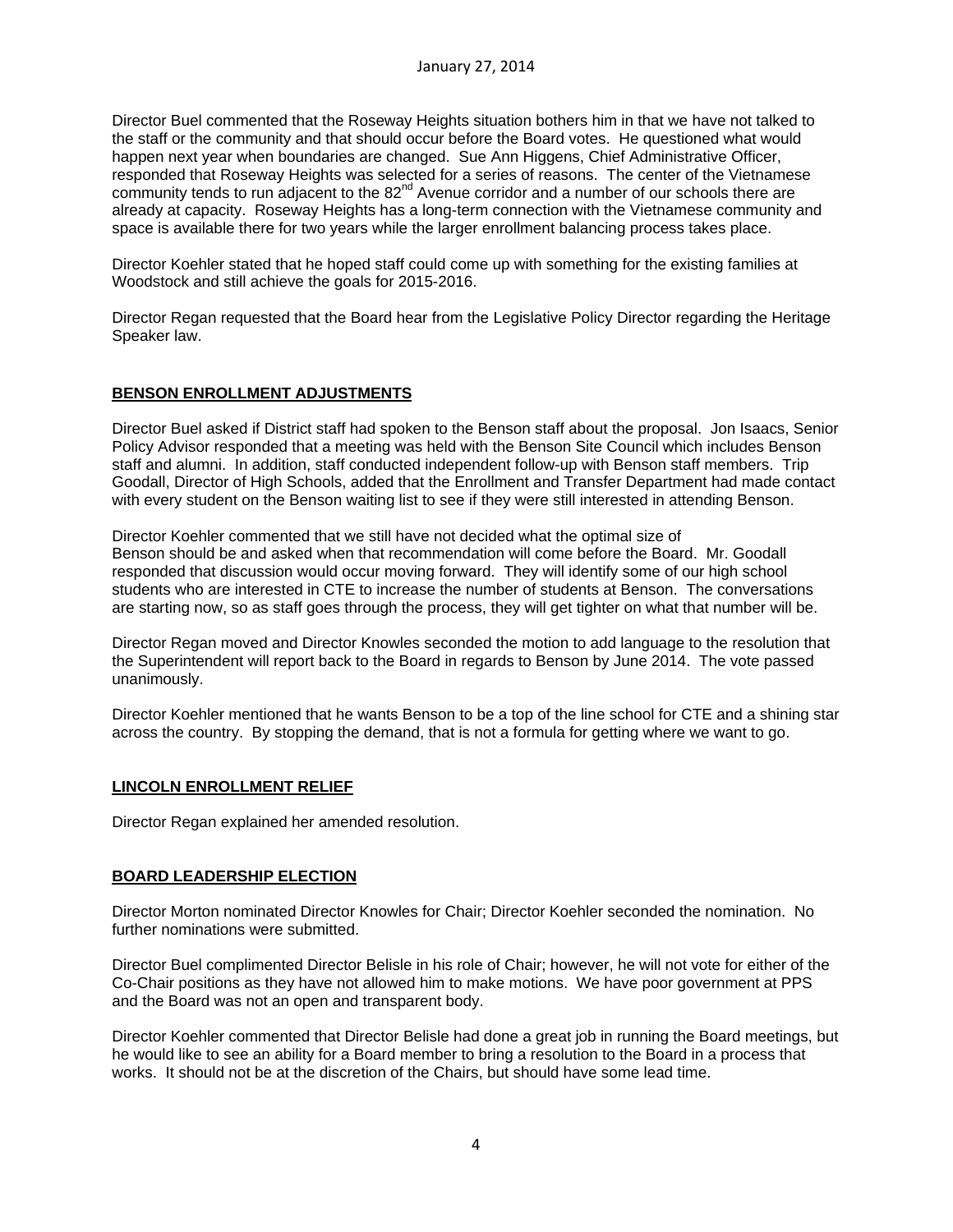Director Adkins nominated Director Belisle for Vice-Chair; Director Morton seconded the nomination. No further nominations were submitted.

# **ADJOURN**

Co-Chair Belisle adjourned the meeting at 8:34pm.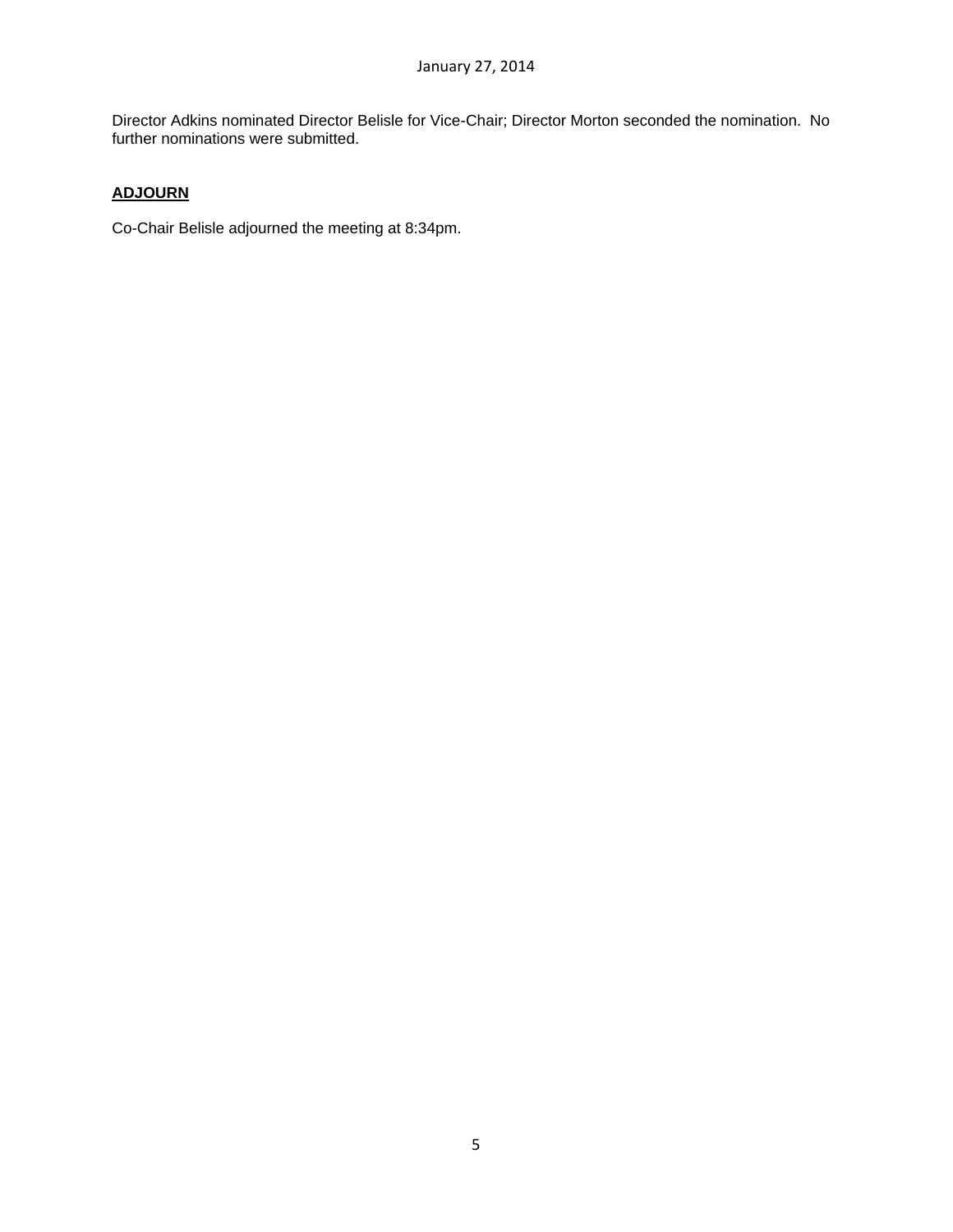### January 27, 2014

### Other Items Requiring Board Action

The Superintendent RECOMMENDED adoption of the following items:

### Number 4864 through 4869

During the Committee of the Whole, Director Regan moved and Director Morton seconded the motion to adopt Resolution 4864. The motion was put to a voice vote and passed by a vote of 6-1 (yes-6, no-1 [Buel]; with Student Representative Davidson voting no, unofficial).

During the Committee of the Whole, Director Adkins moved and Director Knowles seconded the motion to adopt Resolution 4865. The motion was put to a voice vote and passed unanimously (yes-7, no-0; with Student Representative Davidson voting yes, unofficial).

During the Committee of the Whole, Director Regan moved and Director Knowles seconded the motion to adopt Resolution 4866. The motion was put to a voice vote and passed by a vote of 5-2 (yes-5, no-0; abstain-2 [Buel, Koehler]; with Student Representative Davidson voting no, unofficial).

During the Committee of the Whole, Director Regan moved and Director Knowles seconded the motion to adopt Resolution 4867. The motion was put to a voice vote and passed unanimously (yes-7, no-0; with Student Representative Davidson voting yes, unofficial).

During the Committee of the Whole, Director Morton moved and Director Koehler seconded the motion to adopt Resolution 4868. The motion was put to a voice vote and passed by a vote of 6-1 (yes-6, no-1 [Buel]; with Student Representative Davidson voting yes, unofficial).

During the Committee of the Whole, Director Adkins moved and Director Morton seconded the motion to adopt Resolution 4869. The motion was put to a voice vote and passed by a vote of 6-1 (yes-6, no-1 [Buel]; with Student Representative Davidson voting yes, unofficial).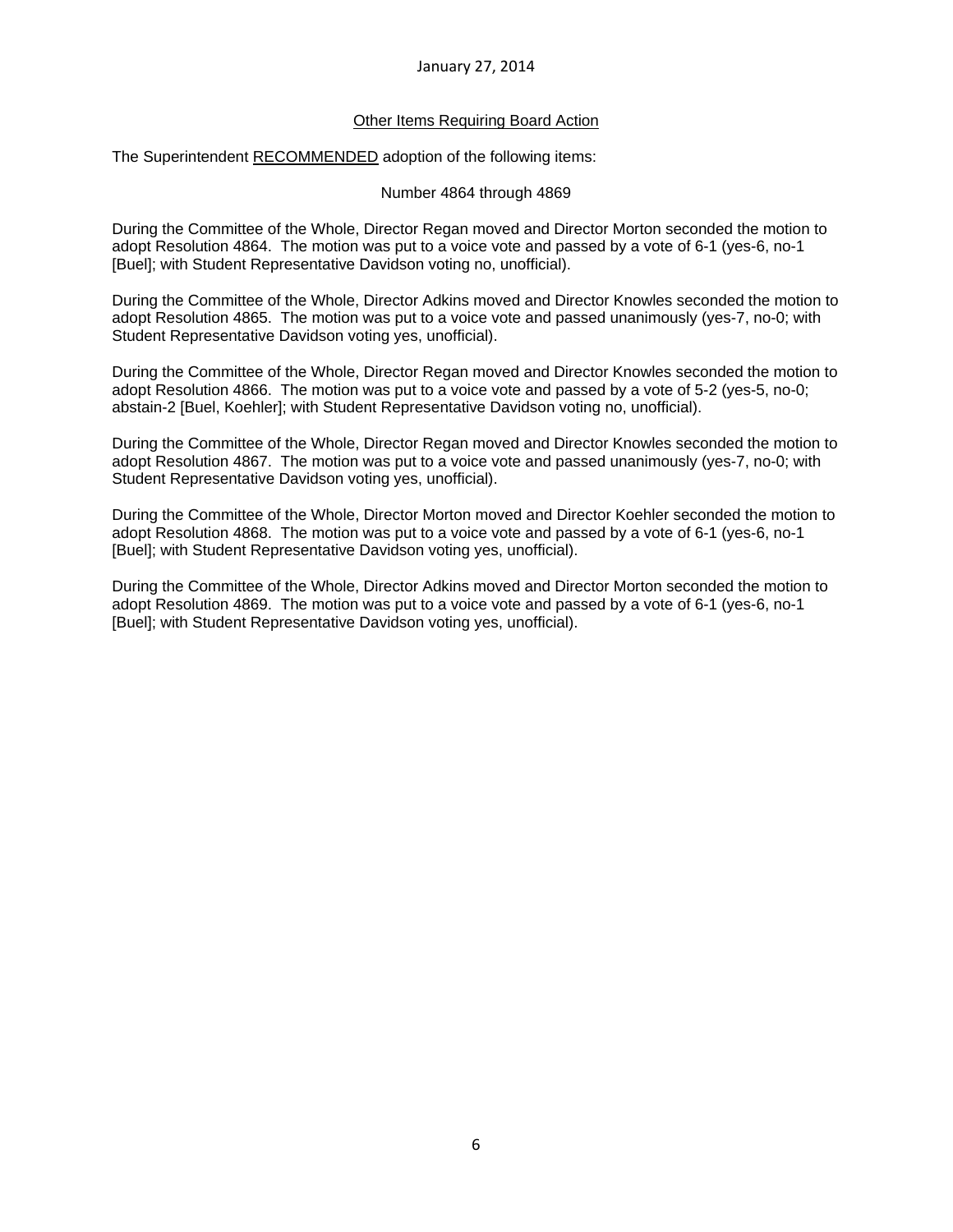### Amendment No. 1 to the 2013/14 Budget for School District No. 1J, Multnomah County, Oregon

### **RECITALS**

- A. On June 17, 2013 the Board, by way of Resolution No. 4775, voted to adopt an annual budget for the Fiscal Year 2013/14 as required under Local Budget Law.
- B. Board Policy 8.10.030-AD, "Budget Reallocations Post Budget Adoption," establishes the guidelines to ensure consistent and detailed communication on fiscal issues between the Superintendent and the Board of Education ("Board").
- C. Oregon Local Budget Law, ORS 294.471, allows budget changes after adoption under prescribed guidelines.
- D. This Amendment No. 1 will revise the FY 2013/14 Adopted Budget under ORS 294.471 guidelines, which states the budget may be amended at a regular meeting of the governing body.
- E. Amendment No. 1 adjusts Beginning Fund Balances to match the FY 2012/13 actual Ending Fund Balances as reflected in the Comprehensive Annual Financial Report (CAFR) for that fiscal year, adjusts program allocations for funds to more accurately reflect intended expenditures, and rebalances all funds as needed.
- F. Expenditures in eight funds (299 Dedicated Resource Fund, 404 Construction Excise Fund, 405 School Modernization Fund, 407 IT System Project Fund, 420 Full Faith and Credit Fund, 435 Energy Efficient Schools Fund, 438 Facilities Capital Fund and 445 Capital Asset Renewal Fund) will be changed by more than 10% under this amendment. Local budget law requires a public hearing on these changes. A public hearing occurred prior to Board action.

## **RESOLUTION**

1. Having held a public hearing on this amendment as required under local budget law, the Board hereby amends budgeted revenues and expenditure appropriation levels as summarized by Fund and Appropriation Level in Attachment A for the fiscal year beginning July 1, 2013.

*D. Wynde / N. Sullivan*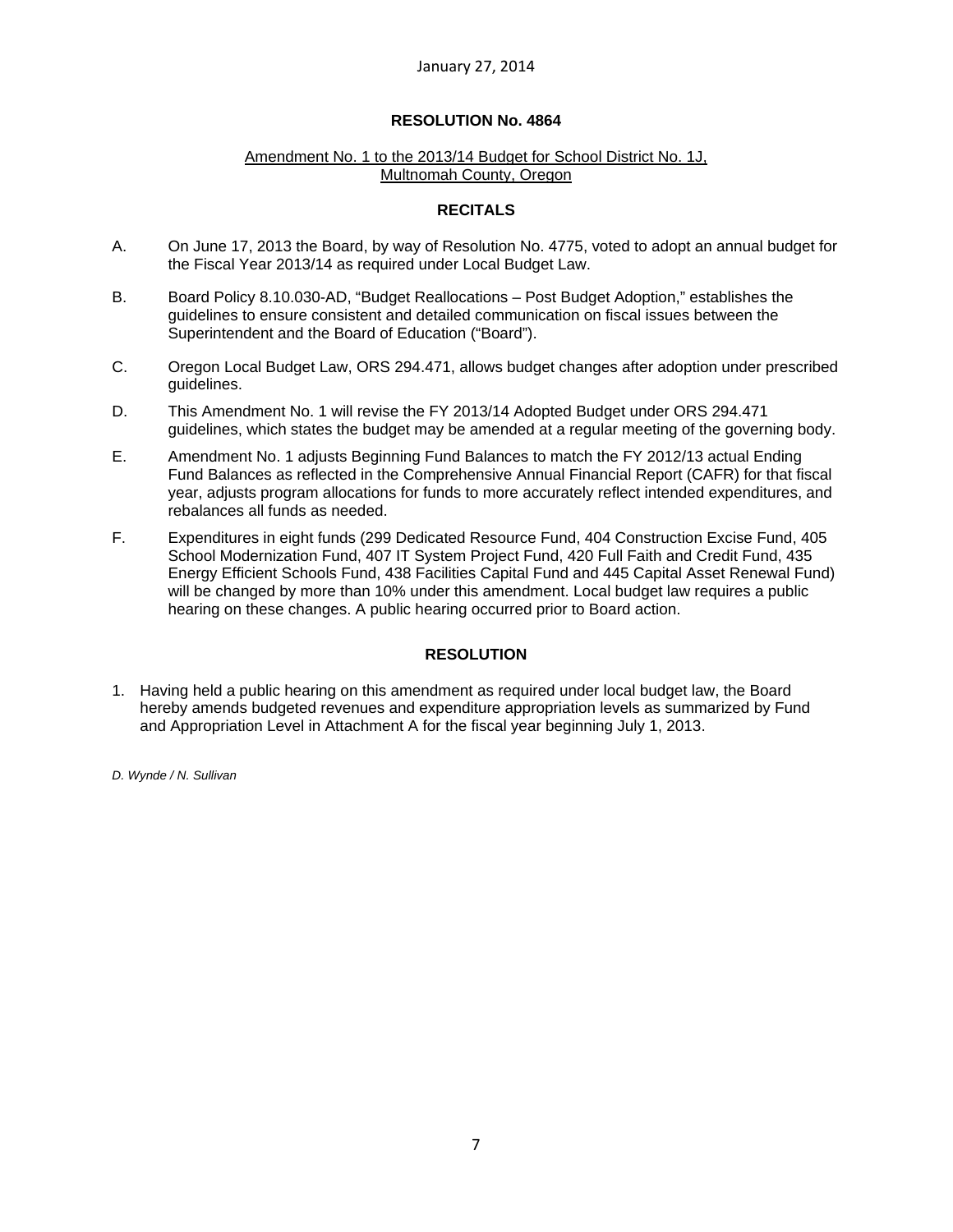| Fund 101 - General Fund                 | Adopted       | Change                    | Amendment     |
|-----------------------------------------|---------------|---------------------------|---------------|
|                                         | <b>Budget</b> | Amount                    | #1            |
|                                         |               |                           |               |
| Resources                               |               |                           |               |
| Beginning Fund Balance                  | 21, 162, 140  | 16,294,875                | 37,457,015    |
| <b>Local Sources</b>                    | 263, 159, 300 | 5,200,000                 | 268, 359, 300 |
| Intermediate Sources                    | 12,457,017    |                           | 12,457,017    |
| <b>State Sources</b>                    | 188,782,292   |                           | 188,782,292   |
| <b>Federal Sources</b><br>Other Sources | 2,000,000     |                           | 100,000       |
| Total                                   | 487,560,749   | (1,900,000)<br>19,594,875 | 507, 155, 624 |
|                                         |               |                           |               |
| Requirements                            |               |                           |               |
| Instruction                             | 278, 962, 739 | (2, 152, 117)             | 276,810,622   |
| <b>Support Services</b>                 | 181,866,916   | 4,123,182                 | 185,990,098   |
| Enterprise & Community Services         | 1,640,220     | 59,564                    | 1,699,784     |
| Facilities Acquisition & Construction   |               |                           |               |
| Debt Service & Transfers Out            | 4,906,785     | 3,514,959                 | 8,421,744     |
| C ontingency                            | 20,184,089    | 14,049,287                | 34,233,376    |
| <b>Ending Fund Balance</b>              |               |                           |               |
| Total                                   | 487,560,749   | 19,594,875                | 507, 155, 624 |
|                                         |               |                           |               |
|                                         |               |                           |               |
|                                         | Adopted       | Change                    | Amendment     |
| Fund 201 - Student Body Activity Fund   | <b>Budget</b> | Amount                    | #1            |
|                                         |               |                           |               |
| Resources                               |               |                           |               |
| Beginning Fund Balance                  | 3,396,380     | 343,605                   | 3,739,985     |
| <b>Local Sources</b>                    | 8,818,532     |                           | 8,818,532     |
| Intermediate Sources                    |               |                           |               |
| <b>State Sources</b>                    |               |                           |               |
| <b>Federal Sources</b>                  |               |                           |               |
| Other Sources<br><b>Total</b>           |               |                           |               |
|                                         | 12,214,912    | 343,605                   | 12,558,517    |
| Requirements                            |               |                           |               |
| Instruction                             | 8,954,082     | 343,605                   | 9,297,687     |
| <b>Support Services</b>                 |               |                           |               |
| Enterprise & Community Services         |               |                           |               |
| Facilities Acquisition & Construction   |               |                           |               |
| Debt Service & Transfers Out            |               |                           |               |
| Contingency                             |               |                           |               |
| <b>Ending Fund Balance</b>              | 3,260,830     |                           | 3,260,830     |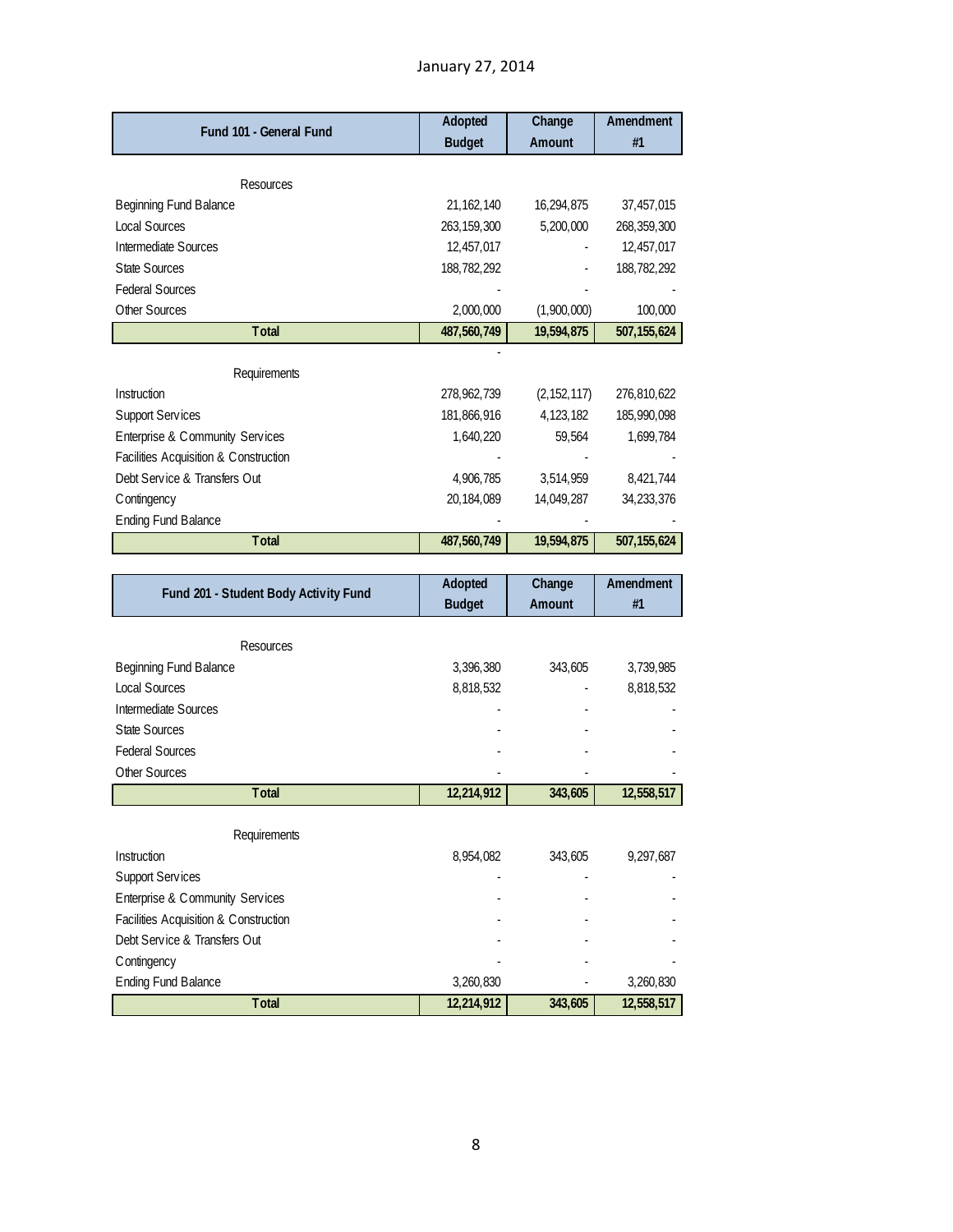| Fund 202 - Cafeteria Fund                                                | <b>Adopted</b><br><b>Budget</b> | Change<br>Amount | Amendment<br>#1 |
|--------------------------------------------------------------------------|---------------------------------|------------------|-----------------|
| Resources                                                                |                                 |                  |                 |
| Beginning Fund Balance                                                   | 3,541,721                       | 974,971          | 4,516,692       |
| <b>Local Sources</b>                                                     | 3,663,211                       |                  | 3,663,211       |
| Intermediate Sources                                                     |                                 |                  |                 |
| <b>State Sources</b>                                                     | 216,543                         | 107,812          | 324,355         |
| <b>Federal Sources</b>                                                   | 13,261,905                      | (49, 637)        | 13,212,268      |
| Other Sources                                                            |                                 |                  |                 |
| <b>T</b> otal                                                            | 20,683,380                      | 1,033,146        | 21,716,526      |
| Requirements                                                             |                                 |                  |                 |
| Instruction                                                              |                                 |                  |                 |
| Support Services                                                         |                                 |                  |                 |
| Enterprise & Community Services                                          | 18,685,858                      | 1,033,146        | 19,719,004      |
| Facilities Acquisition & Construction                                    |                                 |                  |                 |
| Debt Service & Transfers Out                                             |                                 |                  |                 |
| Contingency                                                              |                                 |                  |                 |
| <b>Ending Fund Balance</b>                                               | 1,997,522                       |                  | 1,997,522       |
| <b>T</b> otal                                                            | 20,683,380                      | 1,033,146        | 21,716,526      |
|                                                                          |                                 |                  |                 |
|                                                                          |                                 |                  |                 |
|                                                                          | Adopted                         | Change           | Amendment       |
| Fund 225 - PERS Rate Stabilization Reserve Fund                          | <b>Budget</b>                   | Amount           | #1              |
| Resources                                                                |                                 |                  |                 |
| Beginning Fund Balance                                                   | 13,574,383                      | 1,901,717        | 15,476,100      |
| <b>Local Sources</b>                                                     | 195,200                         |                  | 195,200         |
| Intermediate Sources                                                     |                                 |                  |                 |
| <b>State Sources</b>                                                     |                                 |                  |                 |
| <b>Federal Sources</b>                                                   |                                 |                  |                 |
| Other Sources                                                            |                                 |                  |                 |
| <b>Total</b>                                                             | 13,769,583                      | 1,901,717        | 15,671,300      |
|                                                                          |                                 |                  |                 |
| Requirements                                                             |                                 |                  |                 |
| Instruction                                                              |                                 |                  |                 |
| <b>Support Services</b>                                                  |                                 |                  |                 |
| Enterprise & Community Services<br>Facilities Acquisition & Construction |                                 |                  |                 |
| Debt Service & Transfers Out                                             | 1,900,000                       | (1,900,000)      |                 |
| Contingency                                                              |                                 |                  |                 |

Total 13,769,583 1,901,717 15,671,300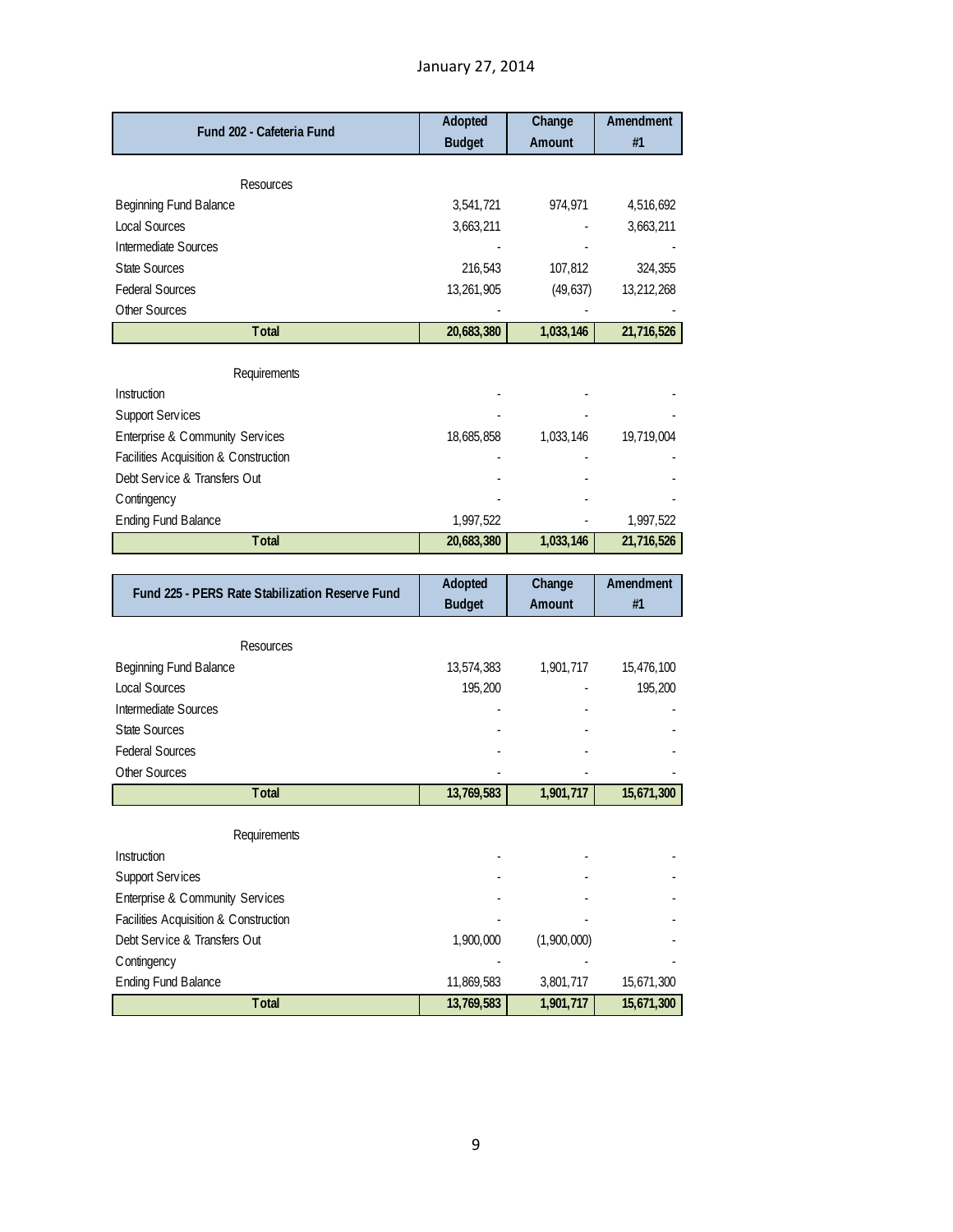| <b>Fund 299 - Dedicated Resource Fund</b>             | <b>Adopted</b><br><b>Budget</b> | Change<br>Amount | Amendment<br>#1         |
|-------------------------------------------------------|---------------------------------|------------------|-------------------------|
|                                                       |                                 |                  |                         |
| Resources                                             |                                 |                  |                         |
| <b>Beginning Fund Balance</b><br><b>Local Sources</b> | 4,511,662<br>13,383,300         | 3,087,516        | 7,599,178<br>13,383,300 |
| <b>Intermediate Sources</b>                           |                                 |                  |                         |
| State Sources                                         |                                 |                  |                         |
| <b>Federal Sources</b>                                | 95,000                          |                  | 95,000                  |
| Other Sources                                         |                                 |                  |                         |
| Total                                                 | 17,989,962                      | 3,087,516        | 21,077,478              |
|                                                       |                                 |                  |                         |
| Requirements                                          |                                 |                  |                         |
| Instruction                                           | 14,029,587                      | 3,087,516        | 17, 117, 103            |
| <b>Support Services</b>                               | 1,920,240                       |                  | 1,920,240               |
| Enterprise & Community Services                       | 65,906                          |                  | 65,906                  |
| Facilities Acquisition & Construction                 | 1,974,229                       |                  | 1,974,229               |
| Debt Service & Transfers Out                          |                                 |                  |                         |
| Contingency                                           |                                 |                  |                         |
| <b>Ending Fund Balance</b>                            |                                 |                  |                         |
| Total                                                 | 17,989,962                      | 3,087,516        | 21,077,478              |
|                                                       |                                 |                  |                         |
| Fund 308 - PERS UAL Debt Service Fund                 | Adopted                         | Change           | Amendment               |
|                                                       | <b>Budget</b>                   | Amount           | #1                      |
|                                                       |                                 |                  |                         |
| Resources                                             |                                 | 10,205           |                         |
| Beginning Fund Balance<br><b>Local Sources</b>        |                                 | (10, 205)        | 10,205<br>38, 124, 122  |
| Intermediate Sources                                  | 38, 134, 327                    |                  |                         |
| <b>State Sources</b>                                  |                                 |                  |                         |
| <b>Federal Sources</b>                                |                                 |                  |                         |
| Other Sources                                         |                                 |                  |                         |
| Total                                                 | 38, 134, 327                    | ä,               | 38, 134, 327            |
|                                                       |                                 |                  |                         |
| Requirements                                          |                                 |                  |                         |
| Instruction                                           |                                 |                  |                         |

| <b>Requirements</b>                   |              |   |              |
|---------------------------------------|--------------|---|--------------|
| Instruction                           |              |   |              |
| <b>Support Services</b>               |              |   |              |
| Enterprise & Community Services       |              |   |              |
| Facilities Acquisition & Construction |              |   |              |
| Debt Service & Transfers Out          | 38, 134, 327 |   | 38, 134, 327 |
| Contingency                           |              |   |              |
| <b>Ending Fund Balance</b>            |              |   |              |
| Total                                 | 38, 134, 327 | ٠ | 38, 134, 327 |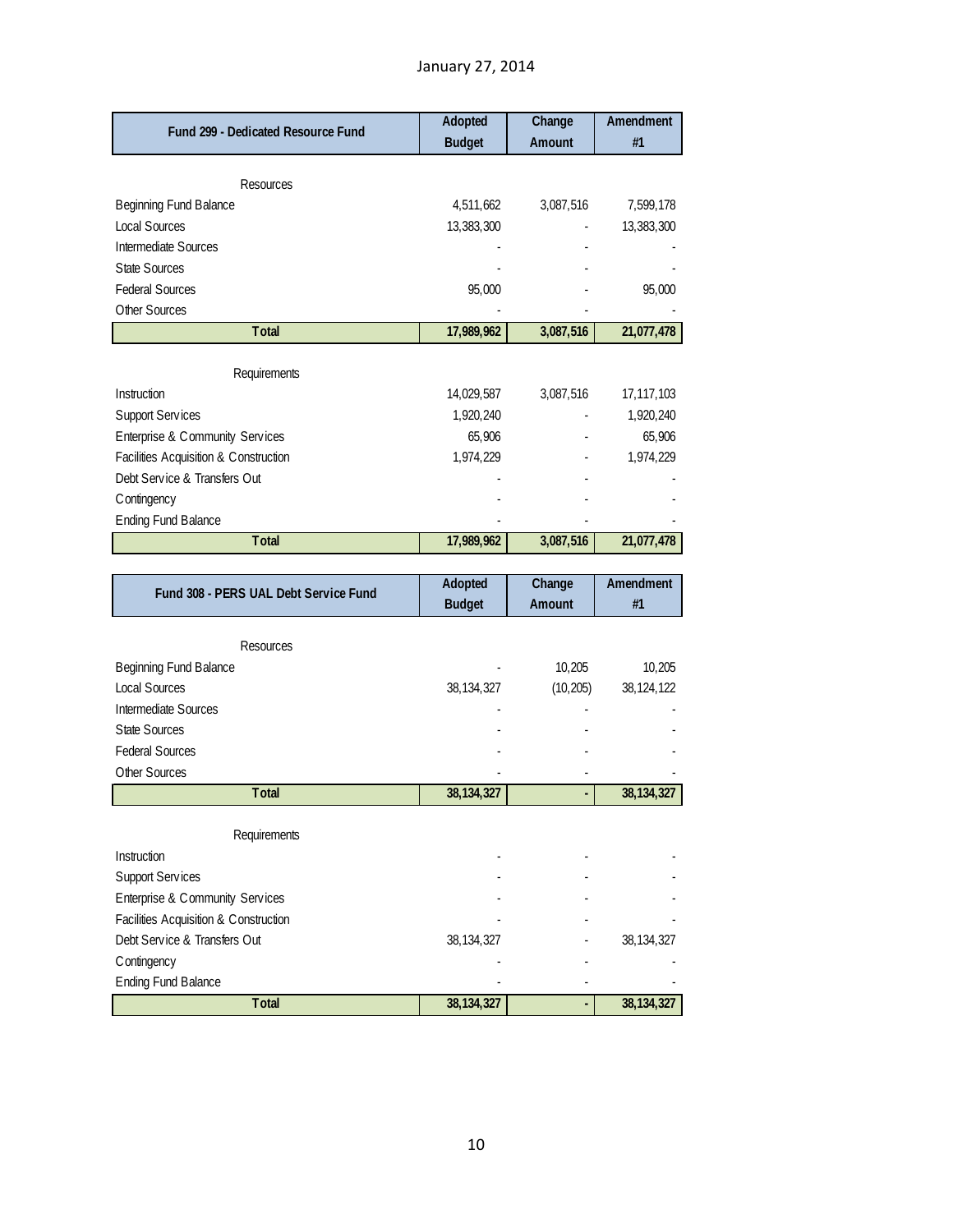# January 27, 2014

|                                                    | Adopted       | Change       | Amendment |
|----------------------------------------------------|---------------|--------------|-----------|
| Fund 309 - SELP Debt Service Fund                  | <b>Budget</b> | Amount       | #1        |
|                                                    |               |              |           |
| Resources                                          |               |              |           |
| Beginning Fund Balance                             |               |              |           |
| <b>Local Sources</b>                               |               |              |           |
| Intermediate Sources                               |               |              |           |
| <b>State Sources</b>                               |               |              |           |
| <b>Federal Sources</b>                             |               |              |           |
| Other Sources                                      | 76,284        | 1            | 76,285    |
| Total                                              | 76,284        | $\mathbf{1}$ | 76,285    |
| Requirements                                       |               |              |           |
| Instruction                                        |               |              |           |
| <b>Support Services</b>                            |               |              |           |
| Enterprise & Community Services                    |               |              |           |
| Facilities Acquisition & Construction              |               |              |           |
| Debt Service & Transfers Out                       | 76,284        | 1            | 76,285    |
| C ontingency                                       |               |              |           |
| <b>Ending Fund Balance</b>                         |               |              |           |
| Total                                              | 76,284        | 1            | 76,285    |
|                                                    |               |              |           |
|                                                    |               |              |           |
|                                                    | Adopted       | Change       | Amendment |
| Fund 320 - Full Faith and Credit Debt Service Fund | <b>Budget</b> | Amount       | #1        |
|                                                    |               |              |           |
| Resources                                          |               |              |           |
| Beginning Fund Balance                             |               |              |           |
| <b>Local Sources</b>                               |               |              |           |
| Intermediate Sources                               |               |              |           |
| State Sources                                      |               |              |           |
| <b>Federal Sources</b>                             | 207,744       | (14, 958)    | 192,786   |
| Other Sources                                      | 1,113,415     | 14,958       | 1,128,373 |
| Total                                              | 1,321,159     |              | 1,321,159 |
| Requirements                                       |               |              |           |
| Instruction                                        |               |              |           |
| Support Services                                   |               |              |           |
| Enterprise & Community Services                    |               |              |           |
| Facilities Acquisition & Construction              |               |              |           |
| Debt Service & Transfers Out                       | 1,321,159     |              | 1,321,159 |
| C ontingency                                       |               |              |           |
| <b>Ending Fund Balance</b>                         |               |              |           |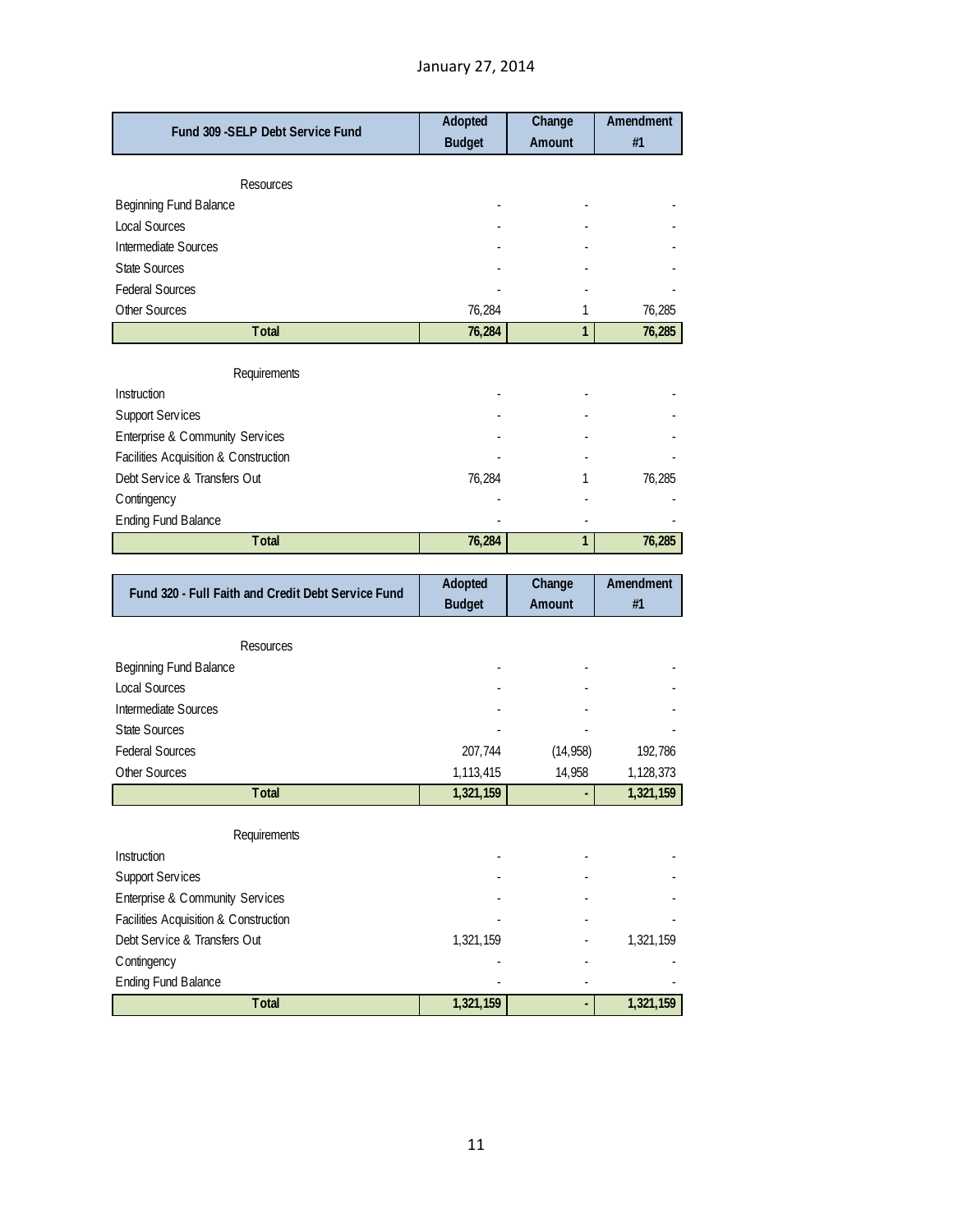| Fund 404 - Construction Excise Fund                                   | <b>Adopted</b> | Change     | Amendment<br>#1  |
|-----------------------------------------------------------------------|----------------|------------|------------------|
|                                                                       | <b>Budget</b>  | Amount     |                  |
| Resources                                                             |                |            |                  |
| Beginning Fund Balance                                                | 7,472,033      | 1,100,259  | 8,572,292        |
| <b>Local Sources</b>                                                  | 1,611,000      | 1,400,000  | 3,011,000        |
| Intermediate Sources                                                  |                |            |                  |
| <b>State Sources</b>                                                  |                |            |                  |
| <b>Federal Sources</b>                                                |                |            |                  |
| Other Sources                                                         |                |            |                  |
| Total                                                                 | 9,083,033      | 2,500,259  | 11,583,292       |
|                                                                       |                |            |                  |
| Requirements                                                          |                |            |                  |
| Instruction                                                           |                |            |                  |
| Support Services                                                      |                |            |                  |
| Enterprise & Community Services                                       |                |            |                  |
| Facilities Acquisition & Construction<br>Debt Service & Transfers Out | 9,083,033      | 2,500,259  | 11,583,292       |
| C ontingency                                                          |                |            |                  |
| <b>Ending Fund Balance</b>                                            |                |            |                  |
| Total                                                                 | 9,083,033      | 2,500,259  | 11,583,292       |
|                                                                       |                |            |                  |
|                                                                       |                |            |                  |
|                                                                       | <b>Adopted</b> | Change     | <b>Amendment</b> |
| Fund 405 - School Modernization Fund                                  | <b>Budget</b>  | Amount     | #1               |
|                                                                       |                |            |                  |
| Resources                                                             |                |            |                  |
| Beginning Fund Balance                                                | 2,421,901      | (468, 158) | 1,953,743        |
| <b>Local Sources</b>                                                  | 12,000         |            | 12,000           |
| Intermediate Sources                                                  |                |            |                  |
| <b>State Sources</b>                                                  |                |            |                  |
| <b>Federal Sources</b>                                                |                |            |                  |
| Other Sources                                                         |                |            |                  |
| Total                                                                 | 2,433,901      | (468, 158) | 1,965,743        |
| Requirements                                                          |                |            |                  |
| Instruction                                                           |                |            |                  |
| <b>Support Services</b>                                               |                |            |                  |
| Enterprise & Community Services                                       |                |            |                  |
| Facilities Acquisition & Construction                                 | 2,433,901      | (468, 158) | 1,965,743        |
| Debt Service & Transfers Out                                          |                |            |                  |
| C ontingency<br><b>Ending Fund Balance</b>                            |                |            |                  |

**Total 2,433,901 (468,158) 1,965,743**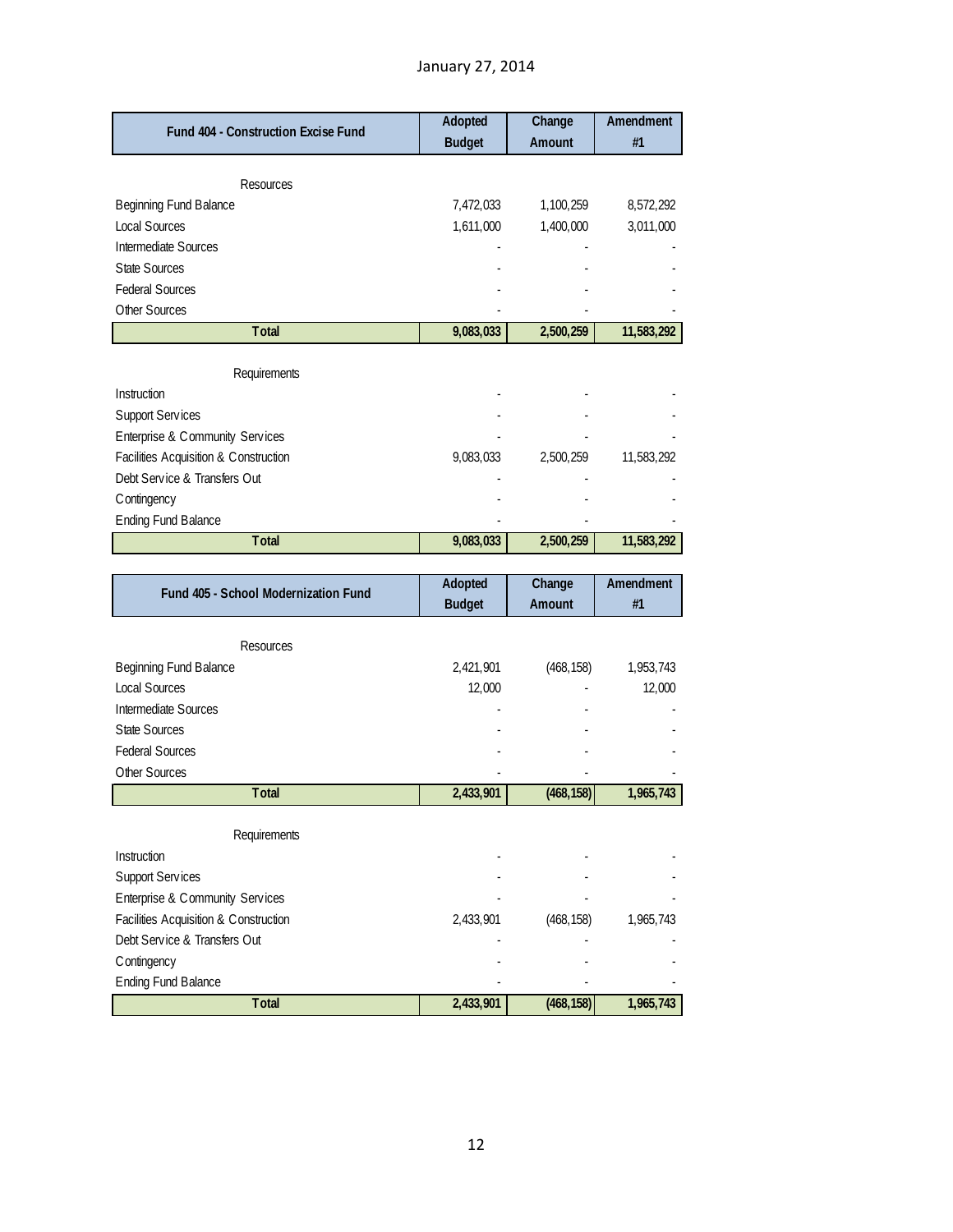| Fund 407 - IT Systems Project Fund                                    | Adopted<br><b>Budget</b> | Change<br>Amount | Amendment<br>#1 |
|-----------------------------------------------------------------------|--------------------------|------------------|-----------------|
|                                                                       |                          |                  |                 |
| Resources                                                             |                          |                  |                 |
| Beginning Fund Balance                                                | 759,805                  | 209,227          | 969,032         |
| <b>Local Sources</b>                                                  | 500                      | 375,022          | 375,522         |
| Intermediate Sources                                                  |                          |                  |                 |
| <b>State Sources</b>                                                  |                          |                  |                 |
| <b>Federal Sources</b>                                                |                          |                  |                 |
| Other Sources                                                         |                          | 3,500,000        | 3,500,000       |
| Total                                                                 | 760,305                  | 4,084,249        | 4,844,554       |
|                                                                       |                          |                  |                 |
| Requirements<br>Instruction                                           |                          |                  |                 |
|                                                                       |                          |                  |                 |
| <b>Support Services</b>                                               | 660,351                  | 3,908,031        | 4,568,382       |
| Enterprise & Community Services                                       |                          |                  |                 |
| Facilities Acquisition & Construction                                 |                          |                  |                 |
| Debt Service & Transfers Out                                          |                          |                  |                 |
| Contingency                                                           | 99,954                   | 176,218          | 276,172         |
| <b>Ending Fund Balance</b>                                            |                          |                  |                 |
| Total                                                                 | 760,305                  | 4,084,249        | 4,844,554       |
|                                                                       |                          |                  |                 |
|                                                                       |                          |                  |                 |
| Fund 420 - Full Faith and Credit Fund                                 | Adopted<br><b>Budget</b> | Change<br>Amount | Amendment<br>#1 |
|                                                                       |                          |                  |                 |
| Resources                                                             |                          |                  |                 |
| Beginning Fund Balance                                                | 600,000                  | 956,840          | 1,556,840       |
| <b>Local Sources</b>                                                  | 7,000                    |                  | 7,000           |
| Intermediate Sources                                                  |                          |                  |                 |
| <b>State Sources</b>                                                  |                          |                  |                 |
| <b>Federal Sources</b>                                                |                          |                  |                 |
| Other Sources                                                         |                          |                  |                 |
| Total                                                                 | 607,000                  | 956,840          | 1,563,840       |
|                                                                       |                          |                  |                 |
| Requirements<br>Instruction                                           |                          |                  |                 |
|                                                                       |                          |                  |                 |
| <b>Support Services</b>                                               |                          |                  |                 |
| Enterprise & Community Services                                       |                          |                  |                 |
| Facilities Acquisition & Construction<br>Debt Service & Transfers Out | 607,000                  | 956,840          | 1,563,840       |
|                                                                       |                          |                  |                 |
| C ontingency<br><b>Ending Fund Balance</b>                            |                          |                  |                 |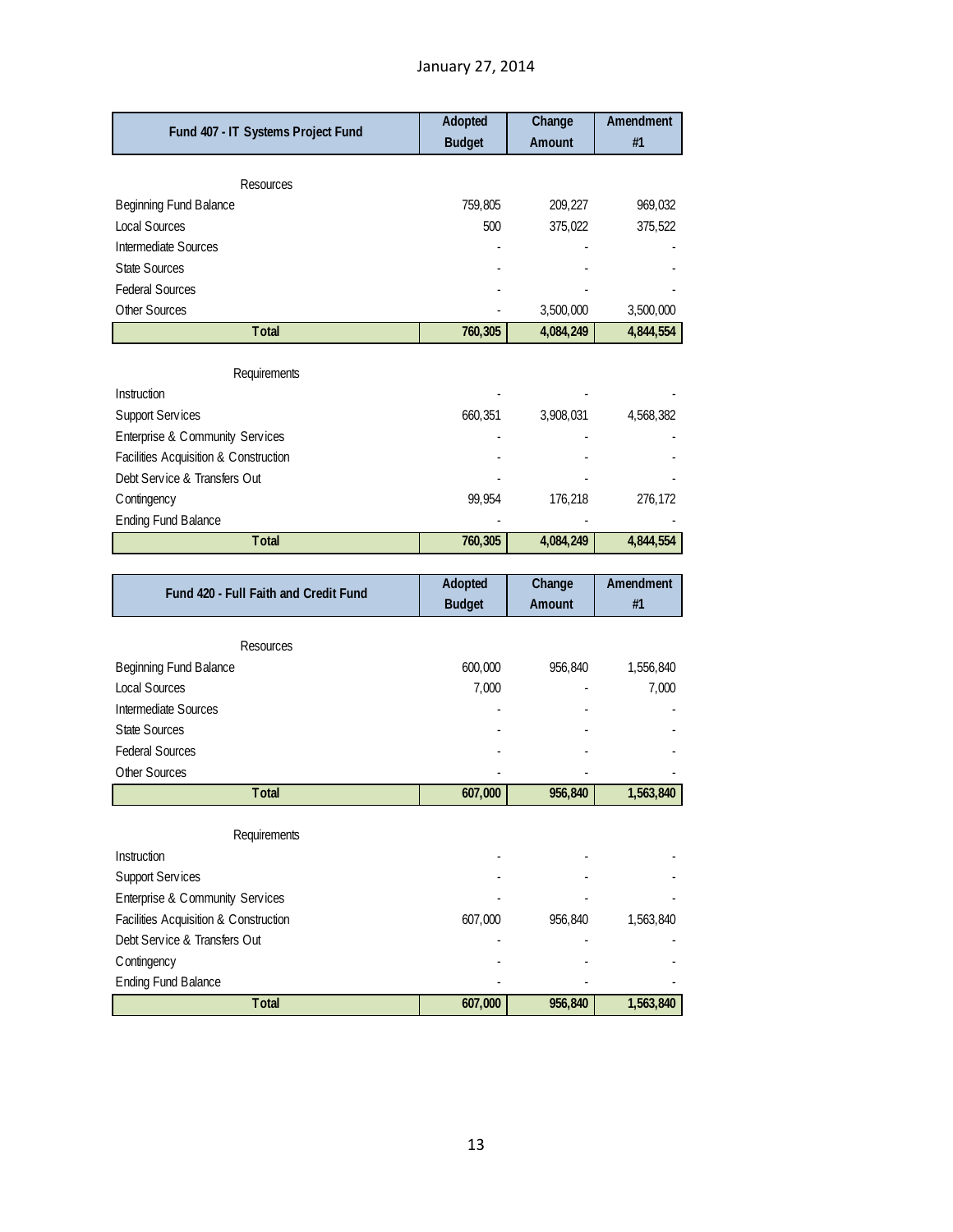| Fund 435 - Energy Efficient Schools Fund   | Adopted              | Change    | <b>Amendment</b>     |
|--------------------------------------------|----------------------|-----------|----------------------|
|                                            | <b>Budget</b>        | Amount    | #1                   |
|                                            |                      |           |                      |
| Resources<br>Beginning Fund Balance        | 577,791              | 313,648   | 891,439              |
| Local Sources                              | 856,336              | 214,167   | 1,070,503            |
| Intermediate Sources                       |                      |           |                      |
| <b>State Sources</b>                       |                      |           |                      |
| <b>Federal Sources</b>                     |                      |           |                      |
| Other Sources                              |                      |           |                      |
| Total                                      | 1,434,127            | 527,815   | 1,961,942            |
|                                            |                      |           |                      |
| Requirements                               |                      |           |                      |
| Instruction                                |                      |           |                      |
| <b>Support Services</b>                    |                      |           |                      |
| Enterprise & Community Services            |                      |           |                      |
| Facilities Acquisition & Construction      | 1,434,127            | 527,815   | 1,961,942            |
| Debt Service & Transfers Out               |                      |           |                      |
| C ontingency                               |                      |           |                      |
| <b>Ending Fund Balance</b>                 |                      |           |                      |
| Total                                      | 1,434,127            | 527,815   | 1,961,942            |
|                                            |                      |           |                      |
|                                            |                      |           |                      |
| Fund 438 - Facilities Capital Project Fund | Adopted              | Change    | Amendment            |
|                                            | <b>Budget</b>        | Amount    | #1                   |
|                                            |                      |           |                      |
| Resources                                  |                      |           |                      |
| Beginning Fund Balance                     | 3,898,931            | 2,009,593 | 5,908,524            |
| Local Sources                              | 3,000                | 160,000   | 163,000              |
| Intermediate Sources                       |                      |           |                      |
| <b>State Sources</b>                       | 1,300,000            |           | 1,300,000            |
| <b>Federal Sources</b>                     |                      |           |                      |
| Other Sources<br>Total                     | 681,024<br>5,882,955 | 2,169,593 | 681,024<br>8,052,548 |
|                                            |                      |           |                      |
| Requirements                               |                      |           |                      |
| Instruction                                |                      |           |                      |
| <b>Support Services</b>                    |                      |           |                      |
| Enterprise & Community Services            |                      |           |                      |
| Facilities Acquisition & Construction      | 5,882,955            | 2,169,593 | 8,052,548            |
| Debt Service & Transfers Out               |                      |           |                      |
| C ontingency                               |                      |           |                      |
| <b>Ending Fund Balance</b>                 |                      |           |                      |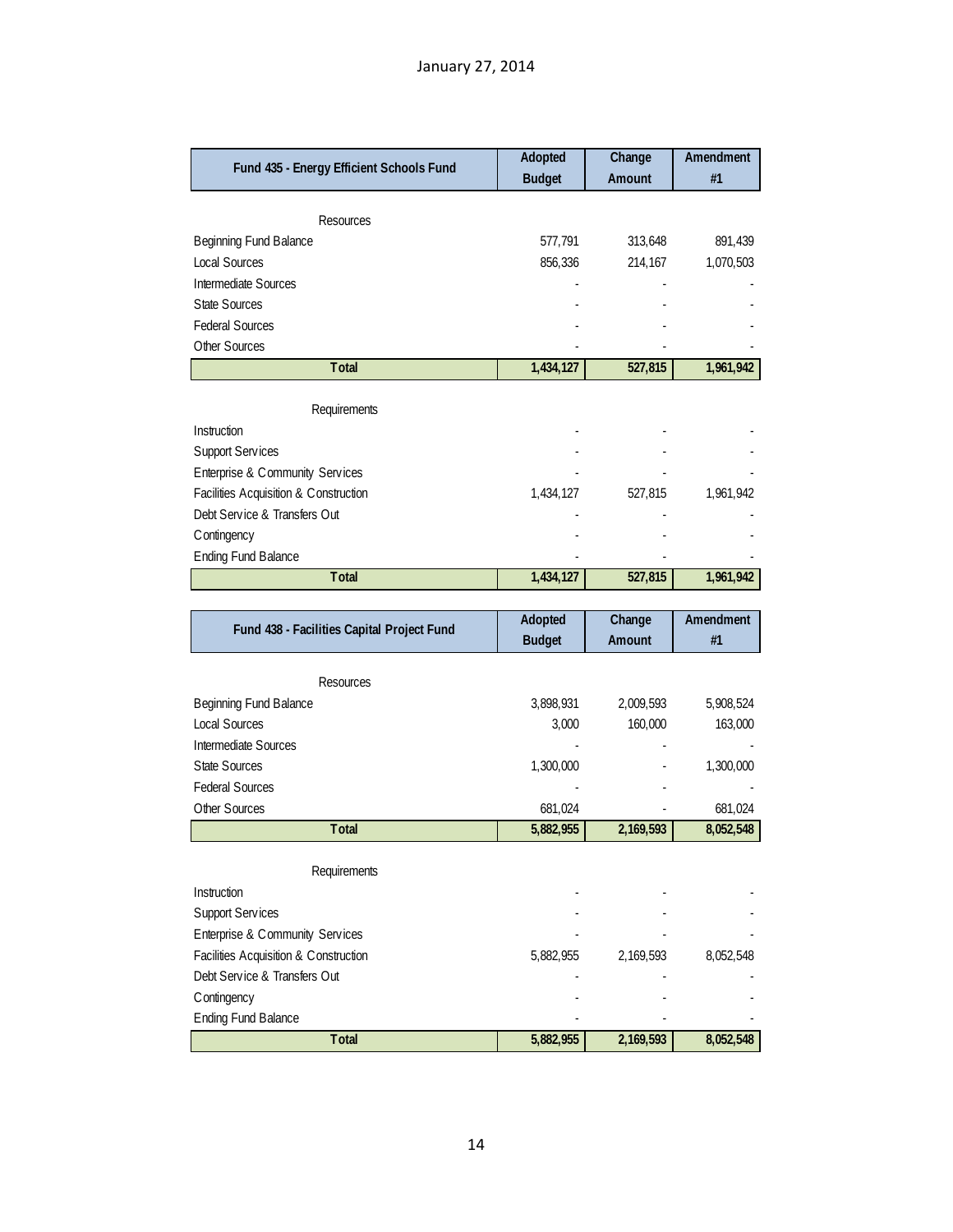# January 27, 2014

| Fund 445 - Capital Asset Renewal Fund | Adopted<br><b>Budget</b> | Change<br>Amount | Amendment<br>#1 |
|---------------------------------------|--------------------------|------------------|-----------------|
|                                       |                          |                  |                 |
| Resources                             |                          |                  |                 |
| Beginning Fund Balance                | 116,831                  | 90,066           | 206,897         |
| <b>Local Sources</b>                  | 52,200                   |                  | 52,200          |
| <b>Intermediate Sources</b>           |                          |                  |                 |
| <b>State Sources</b>                  |                          |                  |                 |
| <b>Federal Sources</b>                |                          |                  |                 |
| Other Sources                         |                          |                  |                 |
| Total                                 | 169,031                  | 90,066           | 259,097         |
|                                       |                          |                  |                 |
| Requirements                          |                          |                  |                 |
| Instruction                           |                          |                  |                 |
| <b>Support Services</b>               |                          |                  |                 |
| Enterprise & Community Services       |                          |                  |                 |
| Facilities Acquisition & Construction | 169,031                  | 90,066           | 259,097         |
| Debt Service & Transfers Out          |                          |                  |                 |
| Contingency                           |                          |                  |                 |
| <b>Ending Fund Balance</b>            |                          |                  |                 |
| Total                                 | 169,031                  | 90,066           | 259,097         |
|                                       |                          |                  |                 |
|                                       |                          |                  |                 |
| Fund 450 - GO Bond Fund               | Adopted                  | Change           | Amendment       |
|                                       | <b>Budget</b>            | Amount           | #1              |
| Resources                             |                          |                  |                 |
| Beginning Fund Balance                | 103,592,062              | 5,643,362        | 109,235,424     |
| <b>Local Sources</b>                  | 28,000                   |                  | 28,000          |
| <b>Intermediate Sources</b>           |                          |                  |                 |
| <b>State Sources</b>                  |                          |                  |                 |
| <b>Federal Sources</b>                |                          |                  |                 |
| Other Sources                         |                          |                  |                 |
| <b>T</b> otal                         | 103,620,062              | 5,643,362        | 109,263,424     |
|                                       |                          |                  |                 |
| Requirements                          |                          |                  |                 |
| Instruction                           |                          |                  |                 |
| <b>Support Services</b>               |                          |                  |                 |
| Enterprise & Community Services       |                          |                  |                 |
| Facilities Acquisition & Construction | 36,304,899               | 2,594,671        | 38,899,570      |
| Debt Service & Transfers Out          |                          |                  |                 |
| C ontingency                          | 67,315,163               | 3,048,691        | 70,363,854      |
| <b>Ending Fund Balance</b>            |                          |                  |                 |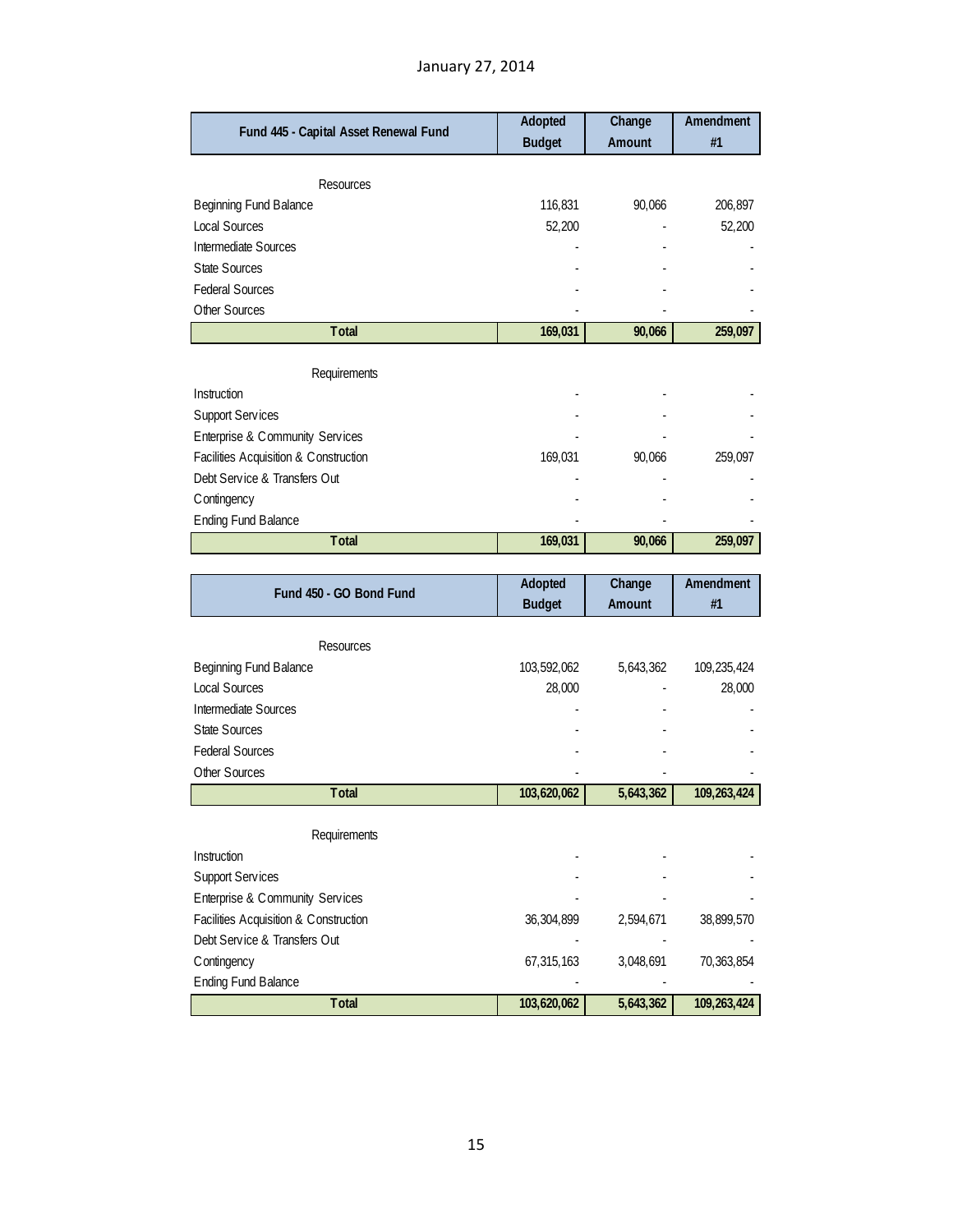| Fund 601 - Self Insurance Fund        | Adopted       | Change     | Amendment   |
|---------------------------------------|---------------|------------|-------------|
|                                       | <b>Budget</b> | Amount     | #1          |
|                                       |               |            |             |
| Resources                             |               |            |             |
| Beginning Fund Balance                | 2,766,407     | (720, 720) | 2,045,687   |
| Local Sources                         | 2,936,205     |            | 2,936,205   |
| Intermediate Sources                  |               |            |             |
| <b>State Sources</b>                  | 195,833       |            | 195,833     |
| <b>Federal Sources</b>                |               |            |             |
| Other Sources                         |               |            |             |
| <b>T</b> otal                         | 5,898,445     | (720, 720) | 5, 177, 725 |
|                                       |               |            |             |
| Requirements                          |               |            |             |
| Instruction                           |               |            |             |
| <b>Support Services</b>               | 3,171,617     | (293, 892) | 2,877,725   |
| Enterprise & Community Services       |               |            |             |
| Facilities Acquisition & Construction |               |            |             |
| Debt Service & Transfers Out          |               |            |             |
| C ontingency                          | 2,726,828     | (426, 828) | 2,300,000   |
| <b>Ending Fund Balance</b>            |               |            |             |
| <b>T</b> otal                         | 5,898,445     | (720, 720) | 5, 177, 725 |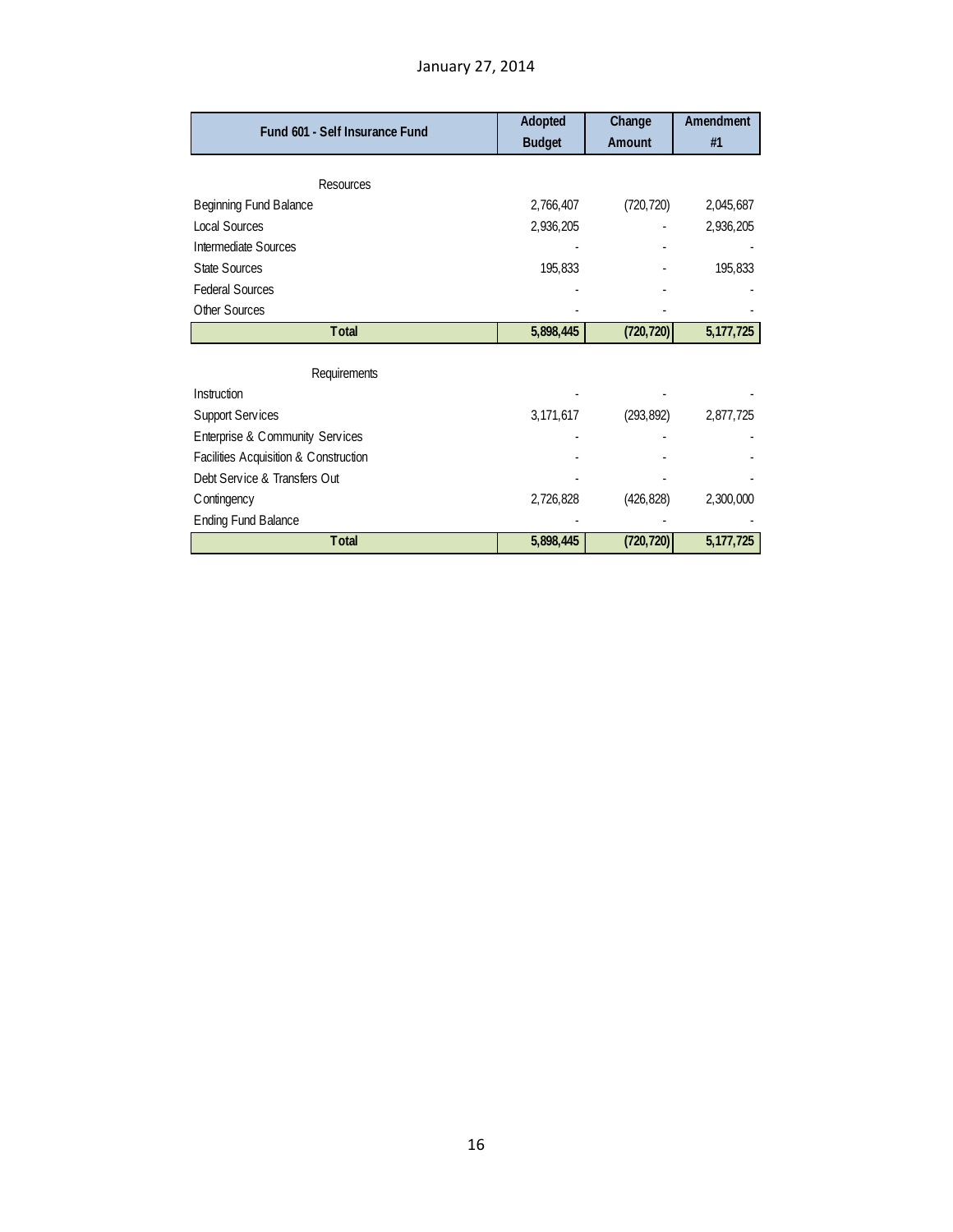### Resolution on the Expansion of Dual Language Immersion Programs

# **RECITALS**

- A. By Resolution 4377, the Board of Education recognized that "Portland Public Schools' failure to serve English Language Learners (ELL) has been a persistent and well documented problem" and directed the Superintendent, among other actions, to "evaluate the impact of dual immersion as an instructional strategy and a potential systematic expansion across the school district." The Racial Educational Equity Policy, 2.1.010 requires that "the District shall provide every student with equitable access to high quality and culturally relevant instruction, curriculum, support, facilities and other educational resources…"
- B. Portland Public Schools has identified the expansion of dual language immersion programs as a high leverage educational program model to close the achievement gap for Emerging Bilingual children as well as other historically underserved populations in Portland Public Schools.
- C. The Interim Recommendations for Expanding Dual Language Programs to Close the Achievement Gap submitted by the Department of Dual Language Immersion in the spring of 2012 further documented the achievement gap of students who speak the top three languages other than English in the district: Spanish, Vietnamese, Chinese.
- D. PPS Equity Plan Priority Strategy #14 states "Apply a Racial Equity Lens to key policies, programs, practices and decisions in core business areas with a focus on differentiating resources to better support students of color." Careful examination of dual language enrollment data using the Equity Lens Tool reveals that PPS' needs to be more effective in enrolling emerging bi-lingual students in two-way immersion programs. Additionally African American students remain underrepresented in all of the dual language immersion programs.
- E. PPS Equity Plan Priority Strategy #4 states "Provide instruction for emerging bilingual students in their native language through dual language programs where we have a critical mass of native speakers."
- F. The Dual Language Immersion Department was established with a Director of Dual Language Immersion in 2012 and has carried out a two year study to identify sites for expansion for the 2014-2015 school year that will become additional K-12 strands. An extensive data analysis and community engagement process has been carried out culminating in the development of the Recommendations on Dual Language Immersion Expansion.

## **RESOLUTION**

In accordance with the goals of the Racial Educational Equity Policy and Board Resolution 4377, The Board of Education approves the Superintendent's recommendation to expand Dual Language Immersion. Specifically, the Board directs the Superintendent to include in her budget for the 2014-15 school year resources to:

- 1. Establish a Mandarin Immersion Program at King School. The program will start in 2014-15 with two Kindergarten and two first grade classrooms. The program will expand through 8<sup>th</sup> grade in subsequent years.
- 2. Establish a Vietnamese Dual Language Immersion Program at Roseway Heights School for the 2014-2015 year while looking for a long-term site for the program with two Kindergarten classrooms. The program will expand through  $8<sup>th</sup>$  grade in subsequent years in the finalized site.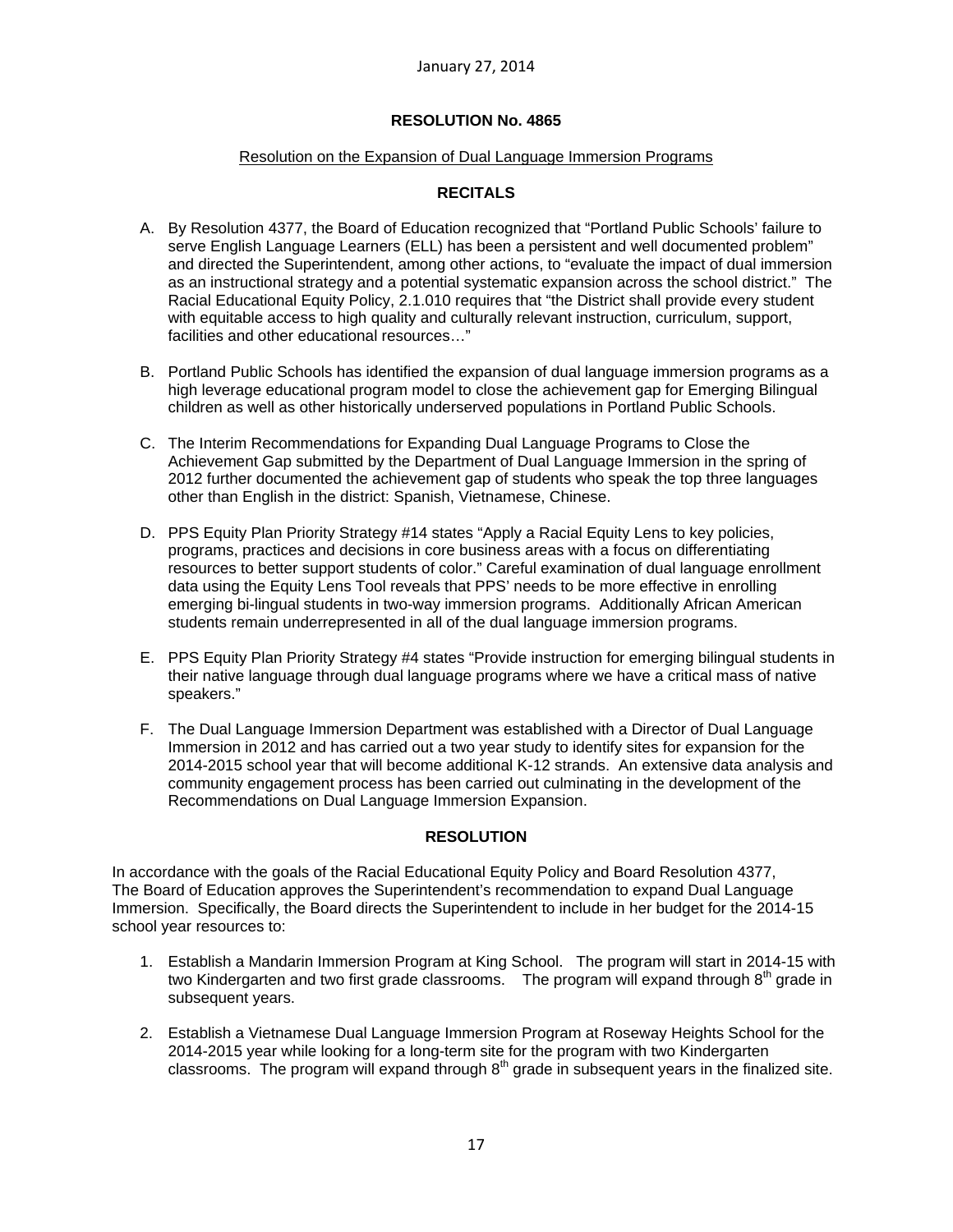3. Establish a Spanish immersion program in St. Johns. The program will start in the 2014-15 school year with two Kindergarten classes; one at James John and one at Sitton. These two strands will combine at a single site (George) in the  $6<sup>th</sup>$  grade.

*S. Higgens*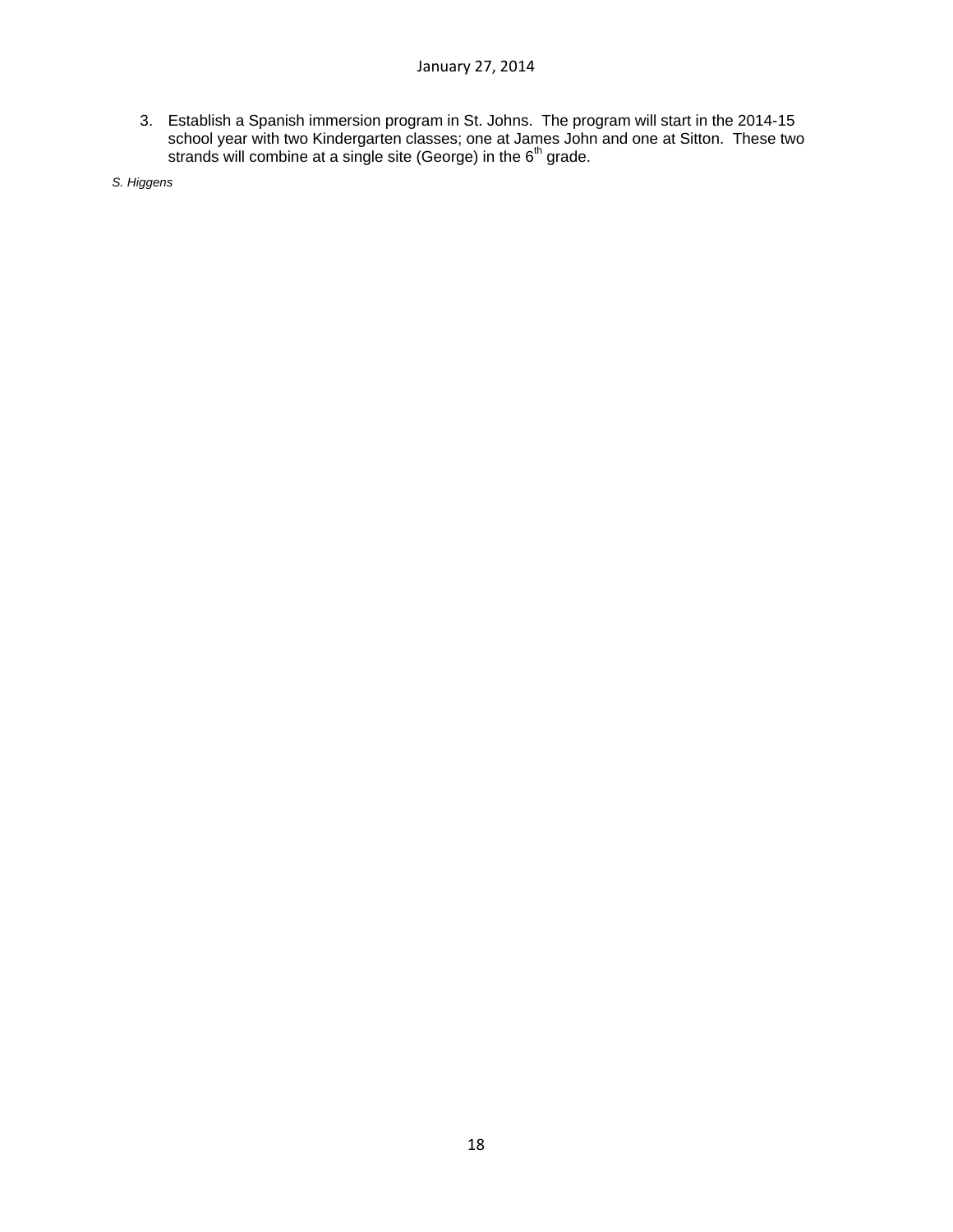### Modification of Lottery Factors for Admission to Benson High School

# **RECITALS**

- A. In accordance with School Board Policy 4.10.051-P, Student Enrollment and Transfers, any changes to lottery factors must be approved by the Board.
- B. Currently, admission to Benson Polytechnic High School is conducted by random lottery for all students regardless of their home community comprehensive high school cluster.
- C. The Superintendent's Revised High School Action Plan stated a goal for *focus schools, particularly Benson High School, to attract students from across the district in more balanced proportions than they do currently.* [page 10]. This has not been achieved. Even with an 850 student enrollment cap and steady growth at Roosevelt, Madison and Jefferson high schools, Benson continues to draw 68% of its students from those three clusters.
- D. The Revised High School Action Plan also states that staff should work with the Benson Leadership and Site Council to develop recommendations for specific pathways and optimal size to support the CTE focus at Benson High School.
- E. In order to produce a more regionally balanced student body the Enrollment & Transfer office has developed a method of conducting the Benson lottery that will more evenly spread approvals across all high school neighborhoods. Multiple trial runs of the lottery using the regional balancing tool showed that, if approved, it will be successful in producing a more regionally representative Benson student body.
- F. To ensure that Benson maintain a socio-economically diverse population, staff recommend that weighting be given to Benson applicants who qualify for free and reduced price meals, above the level normally provided in the lottery.
- G. Benson High School staff has developed an updated Plan of Operation to reflect the use of a regional balancing tool.

### **RESOLUTION**

- 1. The Board of Education for Portland Public Schools accepts the recommendation of Superintendent Smith to implement the use of a regional balancing tool in the Benson lottery for the 2014-2015 academic year.
- 2. The Board of Education accepts the revised plan of operation for Benson High School.
- 3. The Board of Education directs staff to work with the Benson Leadership and Site Council to develop recommendations for specific pathways and optimal size to support the CTE focus at Benson High School, with the Superintendent to report back to the Board by June 2014.
- 4. The Board of Education accepts the recommendation to increase weighting for Benson applicants who qualify for free and reduced price meals above the level normally provided in the lottery.
- 5. The Superintendent will require the Enrollment & Transfer office to report back to the Board of Education on the results of the regional balancing tool prior to the 2015-2016 lottery.

*S. Higgens*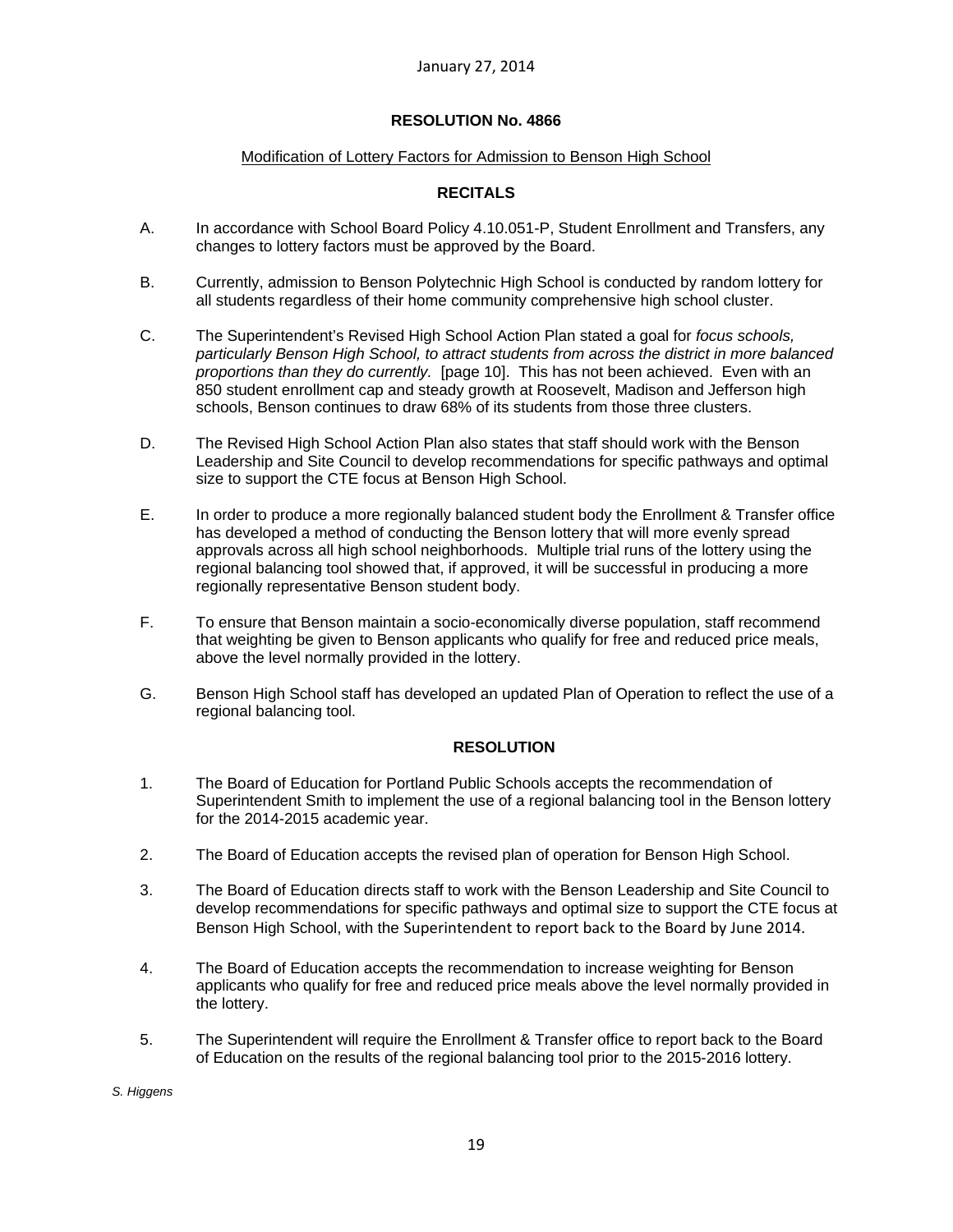## Temporary Enrollment Relief Measure for Lincoln High School

# **RECITALS**

- A. As part of the annual enrollment analysis, staff identified severe overcrowding at Lincoln High School, where there are 1563 students and projected growth in the neighborhood population.
- B. Lincoln has the lowest number of classrooms of any PPS comprehensive high school, Numerous facility adjustments have been made to maximize available space, however, the campus is still overcrowded.
- C. A district-wide boundary review is underway to balance enrollment across all school, but results will not be complete prior to the start of the 2014-15 school year.
- D. As a temporary measure, the superintendent recommends a transfer guarantee for any Lincoln neighborhood student who will be in grades 9-12 next year to attend Wilson High School, as well as any high school open for transfer through the annual School Choice lottery: Benson Polytechnic, Jefferson Middle College, Madison and Roosevelt
- E. With this guarantee, Lincoln neighborhood students in grades 9-12 will have increased access to unique focus option programs, and comprehensive schools that offer a full range of college preparatory and elective courses in less crowded settings.
- F. Any Lincoln neighborhood student who requests transfer to one of these schools during the 2014 annual school choice lottery will be guaranteed a place there through  $12<sup>th</sup>$  grade.
- G. Should this recommendation be approved, Lincoln families will learn about the option through direct mail and school websites and newsletters. Students will have ample opportunities to visit schools, including shadowing options.

## **RESOLUTION**

- 1. The Board of Education congratulates the principal, teachers and staff at Lincoln for its strong neighborhood capture rate of 87%.
- 2. The Board of Education for Portland Public Schools accepts the recommendation of Superintendent Smith to create a transfer guarantee for Lincoln neighborhood students, as a temporary means of managing enrollment growth at Lincoln.
- 3. The Board requests a report by April 2014 describing the results of the transfer guarantee. If additional options are necessary to relieve overcrowding at Lincoln, the Board requests that staff work with the community to bring forward additional options for consideration.

*S. Higgens*